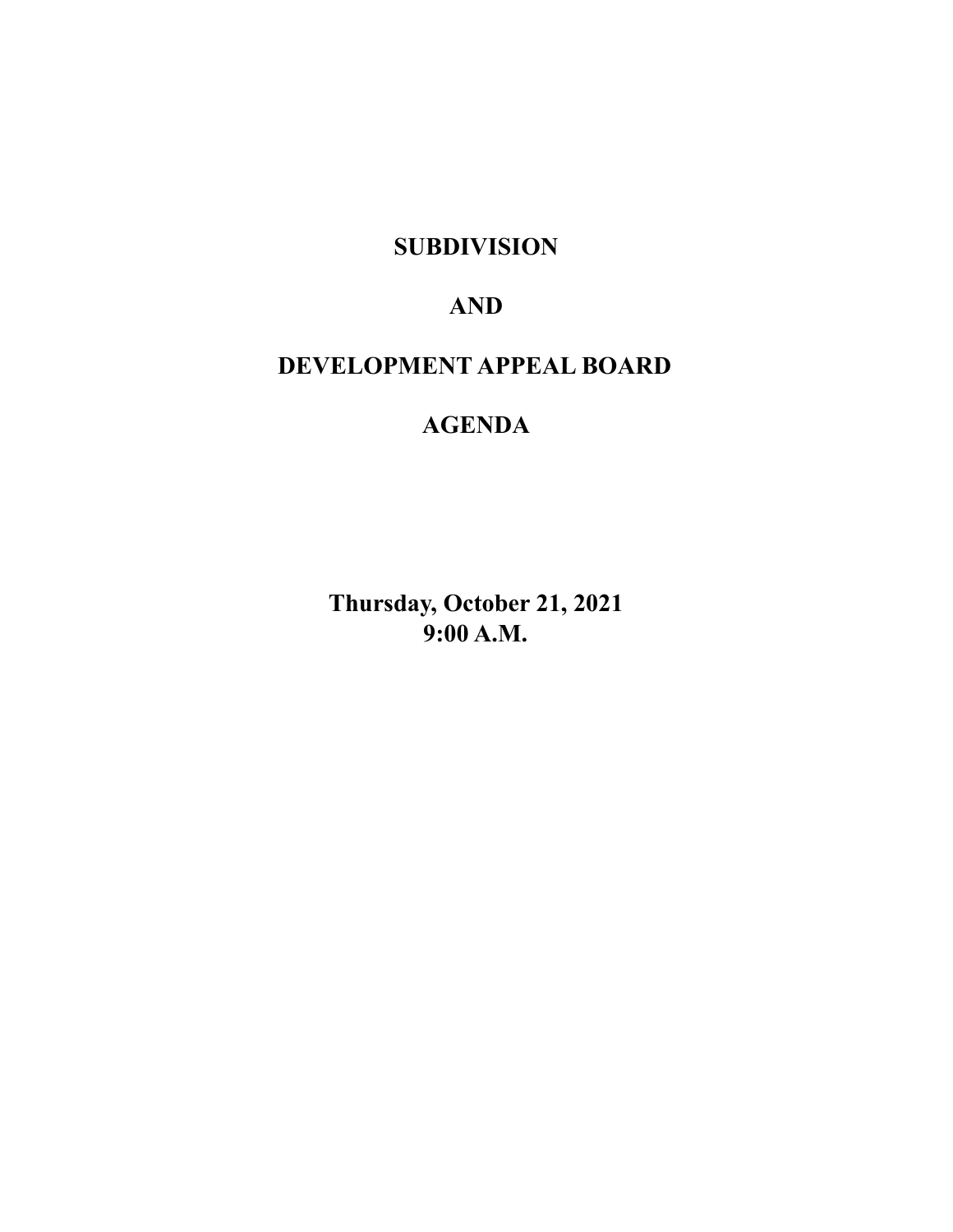|              | <b>TO BE RAISED</b> |                 |                                                                                                                                                              |
|--------------|---------------------|-----------------|--------------------------------------------------------------------------------------------------------------------------------------------------------------|
|              | 9:00 A.M.           | $SDAB-D-21-107$ |                                                                                                                                                              |
|              |                     |                 | Install a Minor Digital On-premises Freestanding<br>Sign $(1.8$ metres by 5.4 metres) Facing North<br>/South   CITY FORD SALES)                              |
|              |                     |                 | 14750 - Mark Messier Trail NW<br>Project No.: 377004560-003                                                                                                  |
| $\mathbf{H}$ | 10:30 A.M.          | $SDAB-D-21-173$ |                                                                                                                                                              |
|              |                     |                 | Increase the size of Minor Alcohol Sales Use<br>deemed as a Liquor Store under Section<br>$3(2)(1)(m)$ and construct interior alterations<br>(Liquor Depot). |
|              |                     |                 | 8153 - 99 Street NW<br>Project No.: 395185897-002                                                                                                            |
|              | <b>NOTE:</b>        |                 | Unless otherwise stated, all references to "Section numbers" in this Agenda                                                                                  |
|              |                     |                 | refer to the authority under the Edmonton Zoning Bylaw 12800.                                                                                                |

## **SUBDIVISION AND DEVELOPMENT APPEAL BOARD**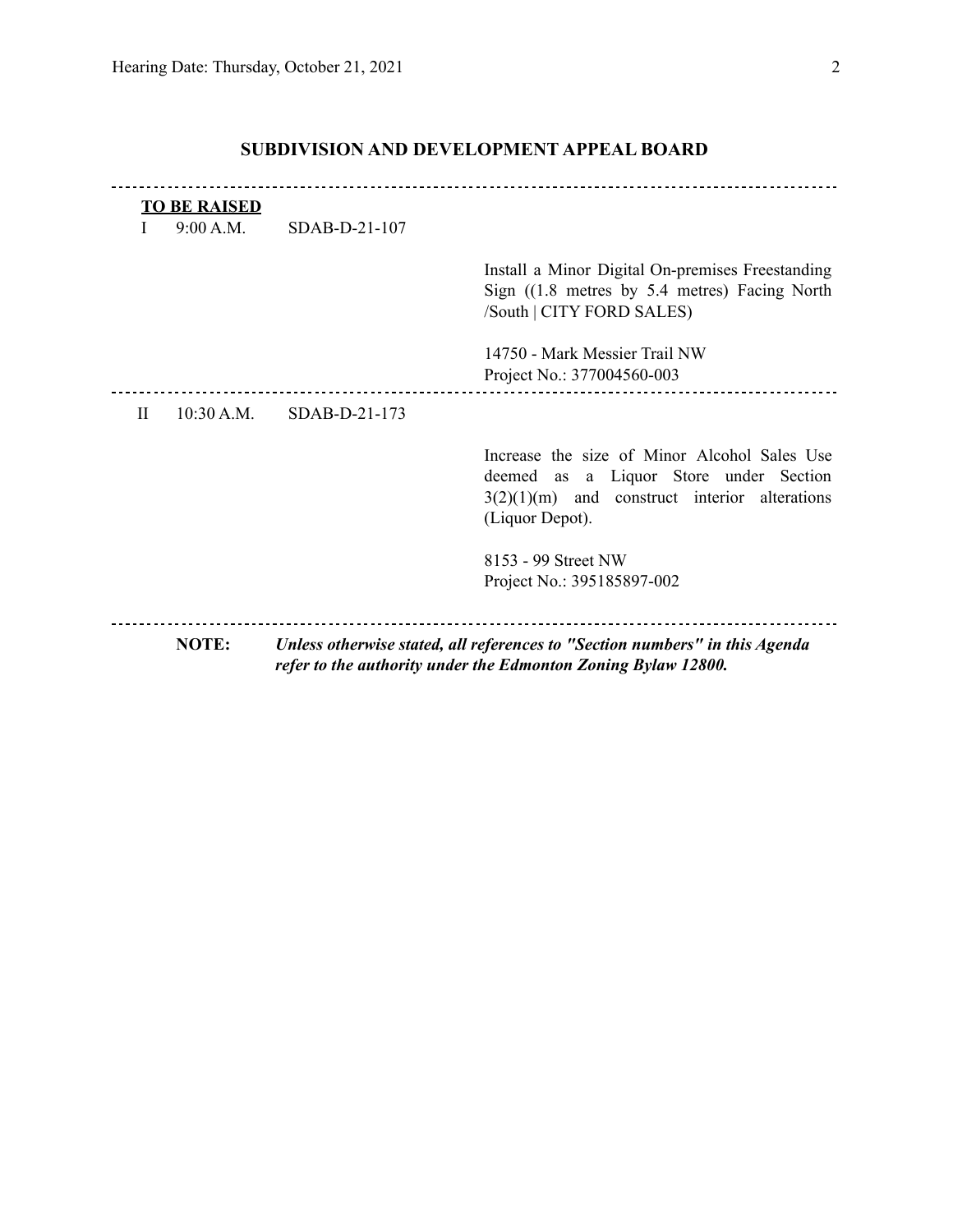## **TO BE RAISED**

| <b>APPELLANT:</b>                                        |                                                                                                                                        |
|----------------------------------------------------------|----------------------------------------------------------------------------------------------------------------------------------------|
| <b>APPLICATION NO.:</b>                                  | 377004560-003                                                                                                                          |
| <b>APPLICATION TO:</b>                                   | Install a Minor Digital On-premises Freestanding Sign<br>$(1.8$ metres by 5.4 metres) Facing North /South   CITY<br><b>FORD SALES)</b> |
| <b>DECISION OF THE</b><br>DEVELOPMENT AUTHORITY: Refused |                                                                                                                                        |
| <b>DECISION DATE:</b>                                    | June 3, 2021                                                                                                                           |
| <b>DATE OF APPEAL:</b>                                   | June 16, 2021                                                                                                                          |
| <b>MUNICIPAL DESCRIPTION</b><br>OF SUBJECT PROPERTY:     | 14750 - Mark Messier Trail NW                                                                                                          |
| <b>LEGAL DESCRIPTION:</b>                                | Plan 8721894 Blk B Lot 3D                                                                                                              |
| ZONE:                                                    | (IB) Industrial Business Zone                                                                                                          |
| <b>OVERLAY:</b>                                          | Major Commercial Corridors Overlay                                                                                                     |
| <b>STATUTORY PLAN:</b>                                   | Mistatim Area Structure Plan                                                                                                           |
|                                                          |                                                                                                                                        |

AN APPEAL FROM THE DECISION OF THE DEVELOPMENT OFFICER

## *Grounds for Appeal*

The Appellant provided the following reasons for appealing the decision of the Development Authority:

> Sign is .6M in public space, sign has existed since 1993, and moving it at this time will create hardship for property owner.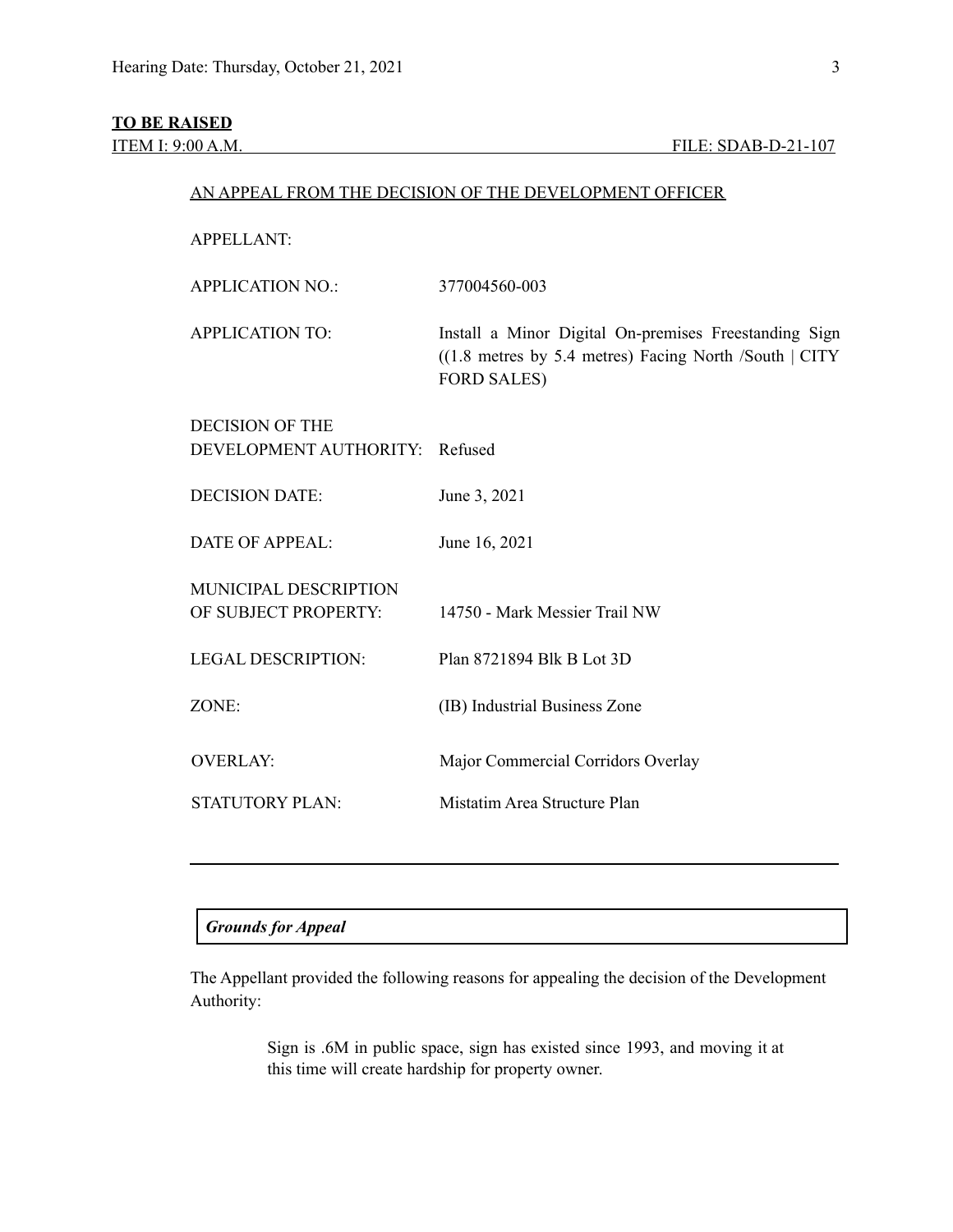Base of the sign is on private property, it is the upper portion, 6.5M off the ground, that encroaches.

Sign fully exists within the grass area of the city/property.

#### *General Matters*

**The Subdivision and Development Appeal Board made and passed the following motion on July 15, 2021:**

**"That SDAB-D-21-107 be TABLED until October 20 or 21, 2021."**

**The Subdivision and Development Appeal Board made and passed the following motion on July 15, 2021:**

**"That the appeal hearing be rescheduled to September 8 or 9, 2021, at the request of the Appellant's agent."**

#### **Appeal Information:**

The *Municipal Government Act*, RSA 2000, c M-26 states the following:

#### **Grounds for Appeal**

**685(1)** If a development authority

- (a) fails or refuses to issue a development permit to a person,
- (b) issues a development permit subject to conditions, or
- (c) issues an order under section 645,

the person applying for the permit or affected by the order under section 645 may appeal to the subdivision and development appeal board.

...

**(2)** In addition to an applicant under subsection (1), any person affected by an order, decision or development permit made or issued by a development authority may appeal the decision in accordance with subsection  $(2.1)$ .

#### **Appeals**

**686(1)** A development appeal to a subdivision and development appeal board is commenced by filing a notice of the appeal, containing reasons, with the board,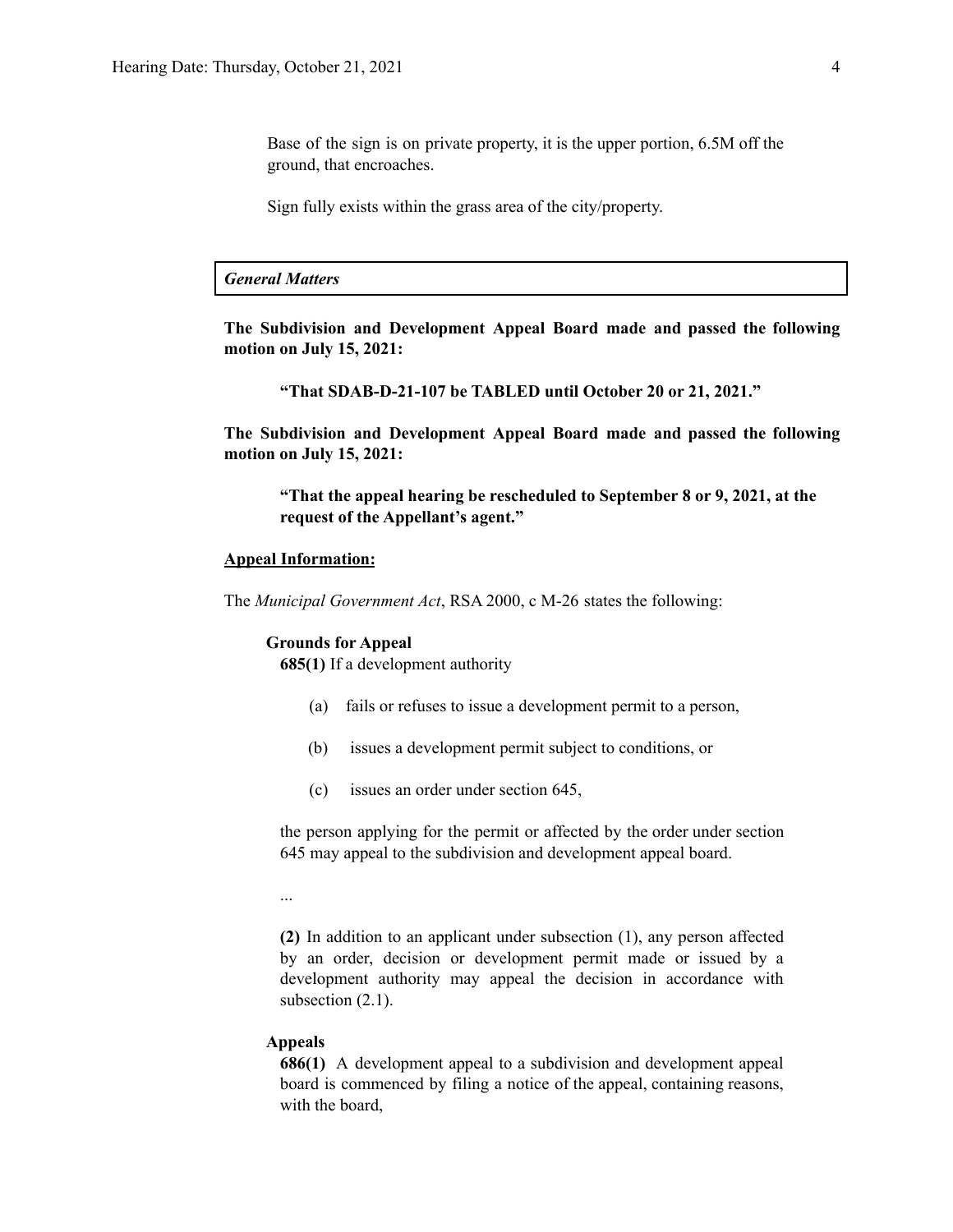- (a) in the case of an appeal made by a person referred to in section 685(1)
	- (i) with respect to an application for a development permit,
		- (A) within 21 days after the date on which the written decision is given under section 642, or
		- (B) if no decision is made with respect to the application within the 40-day period, or within any extension of that period under section 684, within 21 days after the date the period or extension expires,

or

- (ii) with respect to an order under section 645, within 21 days after the date on which the order is made, or
- (b) in the case of an appeal made by a person referred to in section 685(2), within 21 days after the date on which the notice of the issuance of the permit was given in accordance with the land use bylaw.

#### **Hearing and Decision**

**687(3)** In determining an appeal, the board hearing the appeal referred to in subsection (1)

…

…

- (a.1) must comply with the land use policies;
- (a.2) subject to section 638, must comply with any applicable statutory plans;
- (a.3) subject to clause (a.4) and (d), must comply with any land use bylaw in effect;
- (a.4) must comply with the applicable requirements of the regulations under the *Gaming, Liquor and Cannabis Act* respecting the location of premises described in a cannabis licence and distances between those premises and other premises;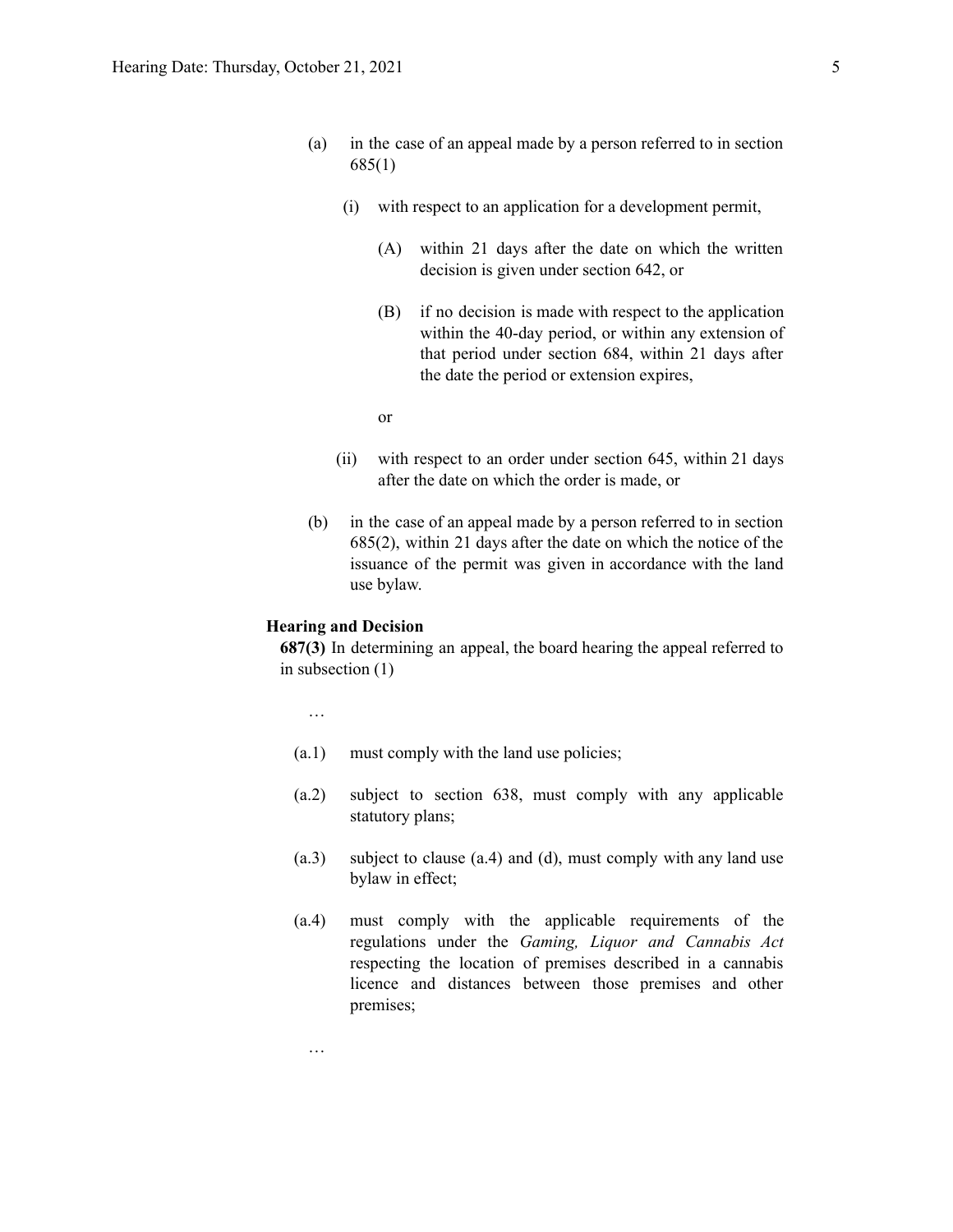- (c) may confirm, revoke or vary the order, decision or development permit or any condition attached to any of them or make or substitute an order, decision or permit of its own;
- (d) may make an order or decision or issue or confirm the issue of a development permit even though the proposed development does not comply with the land use bylaw if, in its opinion,
	- (i) the proposed development would not
		- (A) unduly interfere with the amenities of the neighbourhood, or
		- (B) materially interfere with or affect the use, enjoyment or value of neighbouring parcels of land,

and

(ii) the proposed development conforms with the use prescribed for that land or building in the land use bylaw.

#### **General Provisions from the** *Edmonton Zoning Bylaw:*

Under section 400.3(43), a **Minor Digital On-premises Sign** is a **Discretionary Use** in the **(IB) Industrial Business Zone.**

Under section 7.9(8), **Minor Digital On-premises Signs** means:

a Freestanding or Fascia Sign that contains Digital Copy, is a Permanent Sign, displays On-premises Advertising, and does not include moving effects, message transition effects, video images, or animation.

Under section 6.2, **Digital Copy** means:

the portion of a Sign that contains Copy that is remotely changed on or off Site and incorporates a technology or method allowing the Sign to change Copy without having to manually or mechanically replace the Sign face or its components.

Under section 6.2, a **Freestanding Sign** means:

means a Sign supported independently of a building.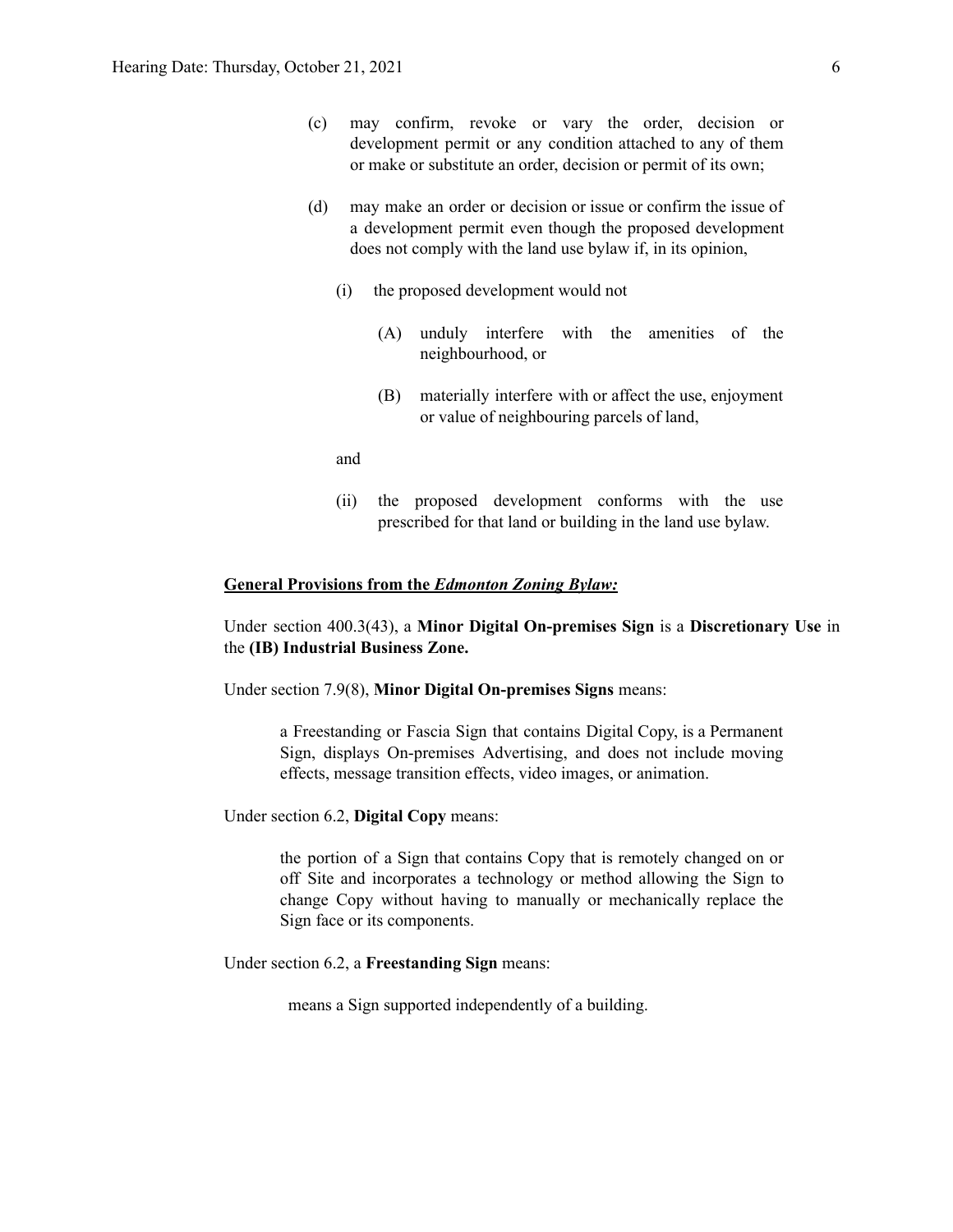

Section 400.1 states that the **General Purpose** of the **(IB) Industrial Business Zone** is:

to provide for industrial businesses that carry out their operations such that no nuisance is created or apparent outside an enclosed building and such that the Zone is compatible with any adjacent non-industrial Zone, and to accommodate limited, compatible non-industrial businesses. This Zone should normally be located on the periphery of industrial areas and adjacent to arterial or major collector roadways.

Section 813.1 states that the **General Purpose** of the **Major Commercial Corridors Overlay** is "to ensure that development along Major Commercial Corridors is visually attractive and that due consideration is given to pedestrian and traffic safety." Section 400.4(6) states "Signs shall comply with the regulations found in Schedule 59F."

#### *Sign Regulations - General Provisions*

Schedule 59.2(12) states:

All Freestanding Signs, Temporary Signs, Major Digital Signs, Minor Digital On-premises Signs, Minor Digital Off-premises Signs, and Minor Digital On-premises Off-premises Signs shall be located so that all portions of the Sign and its support structure are completely located within the property and no part of the Sign may project beyond the property lines unless otherwise specified in a Sign Schedule.

#### **Development Officer's Determination**

**1. All Minor Digital On-premises Signs shall be located so that all portions of the Sign and its support structure are completely located within the property and no part of the Sign may project beyond the property lines unless otherwise specified in a Sign Schedule.**

**Proposed: Sign encroaches 0.65 m onto the Mark Messier Trail road rights-of-way**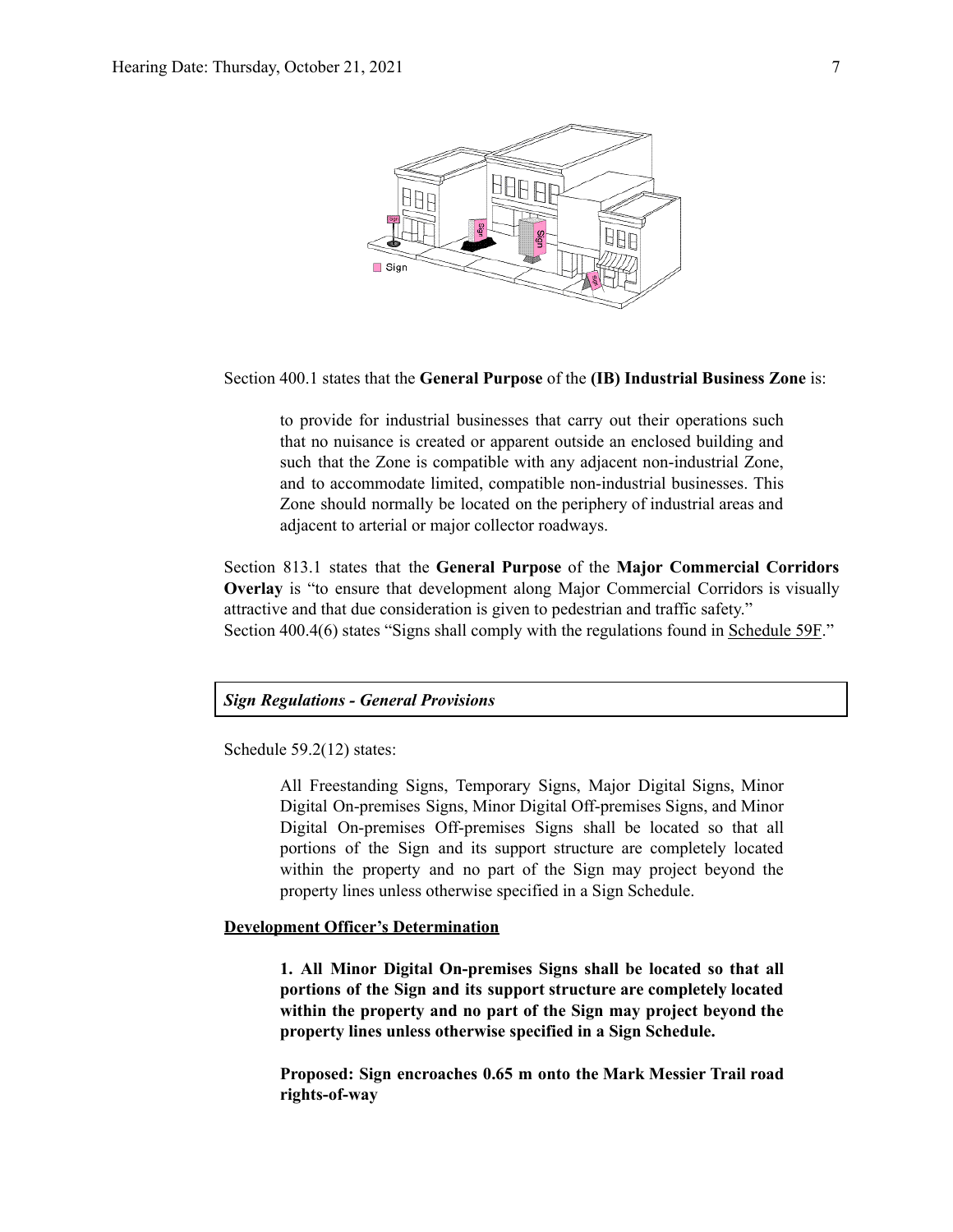### **City Operations has reviewed the documents and objects to the Encroachment Agreement.**

[unedited]

### *Height*

Schedule 59F.3(5)(a) states "that maximum Height shall be  $8.0 \text{ m}$ "

Under section 6.1, **Height Signs** means "the vertical distance measured from the finished ground surface directly under the Sign to the highest point of the Sign."

#### **Development Officer's Determination**

**2. the maximum Height of a Minor Digital On-premises Sign shall be 8.0 m; Proposed Height : 10.0 m Exceeds by: 2.0 m**

[unedited]

#### *Separation Distance*

Schedule 59F.3(5)(d) states:

proposed Sign locations shall be separated from Signs with Digital Copy greater than  $8.0 \text{ m}^2$  or Off-premises Signs as follows:

| Proposed Sign Area                                              | Minimum separation distance from<br>Signs with Digital Copy greater than<br>8.0 m <sup>2</sup> or Off-premises Signs |
|-----------------------------------------------------------------|----------------------------------------------------------------------------------------------------------------------|
| Greater than $8.0 \text{ m}^2$ to less<br>than $20 \text{ m}^2$ | $100 \text{ m}$                                                                                                      |
| 20 m <sup>2</sup> to 40 m <sup>2</sup>                          | $200 \text{ m}$                                                                                                      |
| Greater than $40 \text{ m}^2$                                   | $300 \text{ m}$                                                                                                      |

The separation shall be applied from the location of the larger Off-premises Sign or Sign with Digital Copy.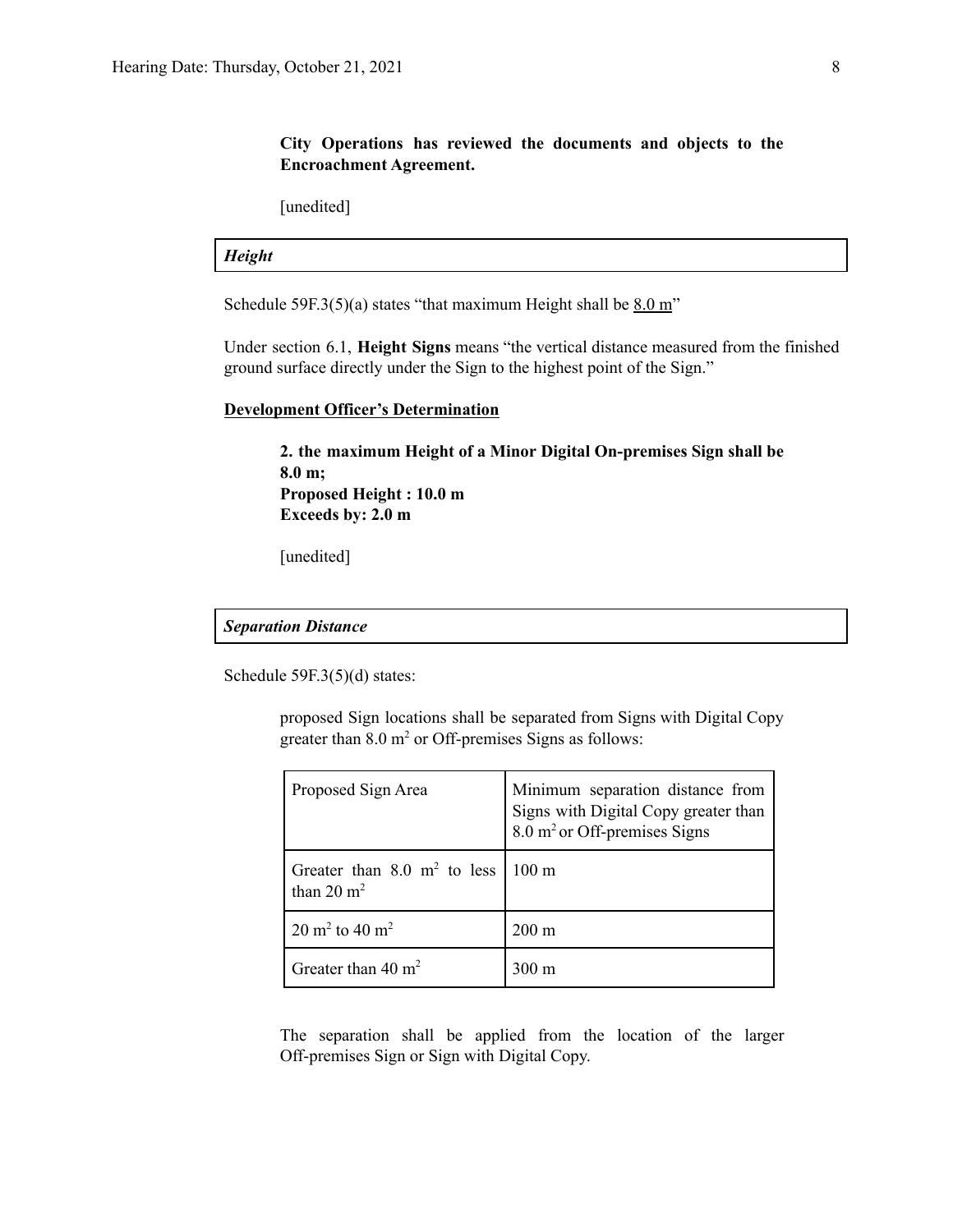#### **Development Officer's Determination**

**3. Proposed Sign locations shall be separated from Signs containing Digital Copy greater than 8.0m2 or Off-premises Signs, greater than 20m2 by 200m, and Greater than 40 m2 by 300m. The separation shall be applied from the larger Off-premises Sign or Digital Sign location.**

**Area of Existing ICEWORKS Sign (DP 221048720-001): 32 m2 Location: 14626 - MARK MESSIER TRAIL NW Required Separation Distance: 200 m Proposed Separation Distance: 183 m Deficient by: 17 m**

**Area of Existing PATTISON Sign (DP 221048720-001): 62 m2 Location: 15230 - MARK MESSIER TRAIL NW Required Separation Distance: 300 m Proposed Separation Distance: 280 m Deficient by: 20 m**

**The Zoning Bylaw establishes the separation distances between digital signs and off-premises signs to prevent the proliferation of such signs.**

[unedited]

*Previous Subdivision and Development Appeal Board Decision*

| <b>Application Number</b> | <b>Description</b>          | <b>Decision</b>                               |
|---------------------------|-----------------------------|-----------------------------------------------|
| SDAB-D-10-124             | Construct an On-premises    | June 4, 2010; the appeal be                   |
|                           | Freestanding Sign (0.9)     | <b>ALLOWED</b><br>and<br>the                  |
|                           | metres by 5.5 metres - City | DEVELOPMENT GRANTED                           |
|                           | Ford and 1.8 metres by 5.5  | and the deficiency of 10.28                   |
|                           | metres - LED Electronic     | in the minimum<br>metres                      |
|                           | Message Centre)             | building Setback adjacent to                  |
|                           |                             | the Major Arterial Roads and                  |
|                           |                             | the intersecting Arterial Roads               |
|                           |                             | within the Major Commercial                   |
|                           |                             | Corridors be permitted,                       |
|                           |                             | subject to the following                      |
|                           |                             | conditions:                                   |
|                           |                             |                                               |
|                           |                             | 1. The frequency of the change                |
|                           |                             | in changeable copy shall be a                 |
|                           |                             | of $10$<br>minimum<br>second                  |
|                           |                             | such<br>intervals<br>greater<br><sub>or</sub> |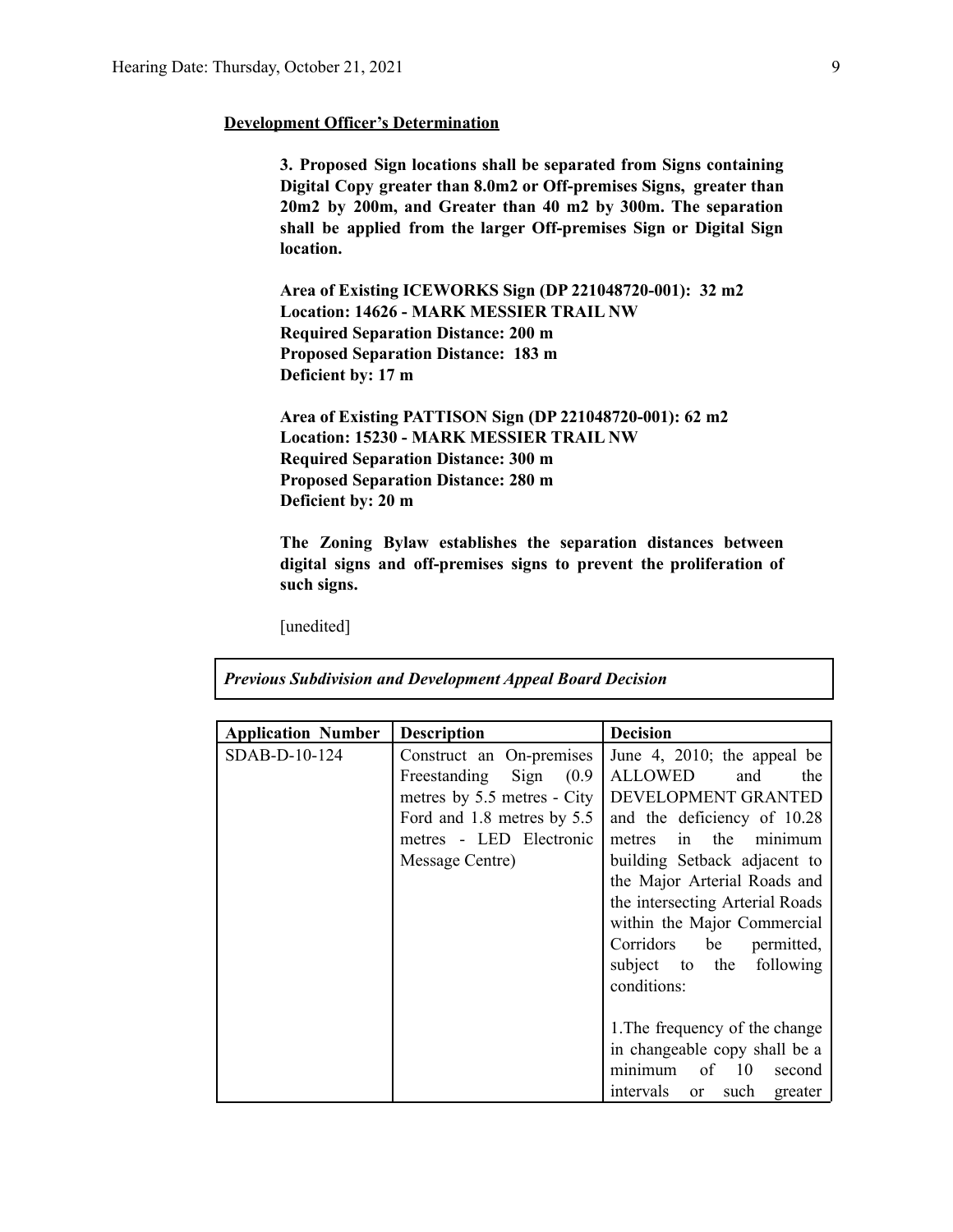|  | interval as may be set in future      |
|--|---------------------------------------|
|  | regulations of the Edmonton           |
|  | Zoning Bylaw.                         |
|  | 2. The<br>approval<br>for<br>the      |
|  | proposed sign shall be for a          |
|  | period of five (5) years.             |
|  | 3. The proposed sign shall be         |
|  | constructed entirely within           |
|  | private property. No portion          |
|  | of the sign shall encroach            |
|  |                                       |
|  | over/into road right-of-way.          |
|  | 4. The proposed sign shall not        |
|  | operate<br>employ<br><b>or</b><br>any |
|  | animation,<br>motion picture          |
|  | projection, or holography.            |
|  | 5. The proposed sign shall not        |
|  | display lights resembling the         |
|  | flashing lights<br>usually            |
|  | associated with danger or             |
|  | used by<br>those<br>emergency         |
|  | services vehicles.                    |
|  | 6. That, should at any time, the      |
|  | Transportation<br>Department          |
|  | determine that the sign face          |
|  | contribute to safety concerns,        |
|  | owner/applicant<br>the<br>must        |
|  | immediately address the safety        |
|  | identified<br>by<br>concerns          |
|  | removing<br>the<br>sign,              |
|  | de-energizing<br>the<br>sign,         |
|  | changing<br>the<br>message            |
|  | conveyed on the sign, and/or          |
|  | address the concern in another        |
|  | manner<br>acceptable<br>to<br>the     |
|  | Transportation Department.            |
|  | 7. The owner/applicant must           |
|  | provide a written statement of        |
|  | the actions taken to mitigate         |
|  | concerns identified by the            |
|  | Transportation<br>Department          |
|  | within<br>30                          |
|  | days<br>of<br>the                     |
|  | notification<br>of the<br>safety      |
|  | concern. Failure to provide           |
|  | corrective action will result in      |
|  | the<br>requirement<br>to              |
|  | immediately<br>remove<br>or           |
|  | de-energize the sign.                 |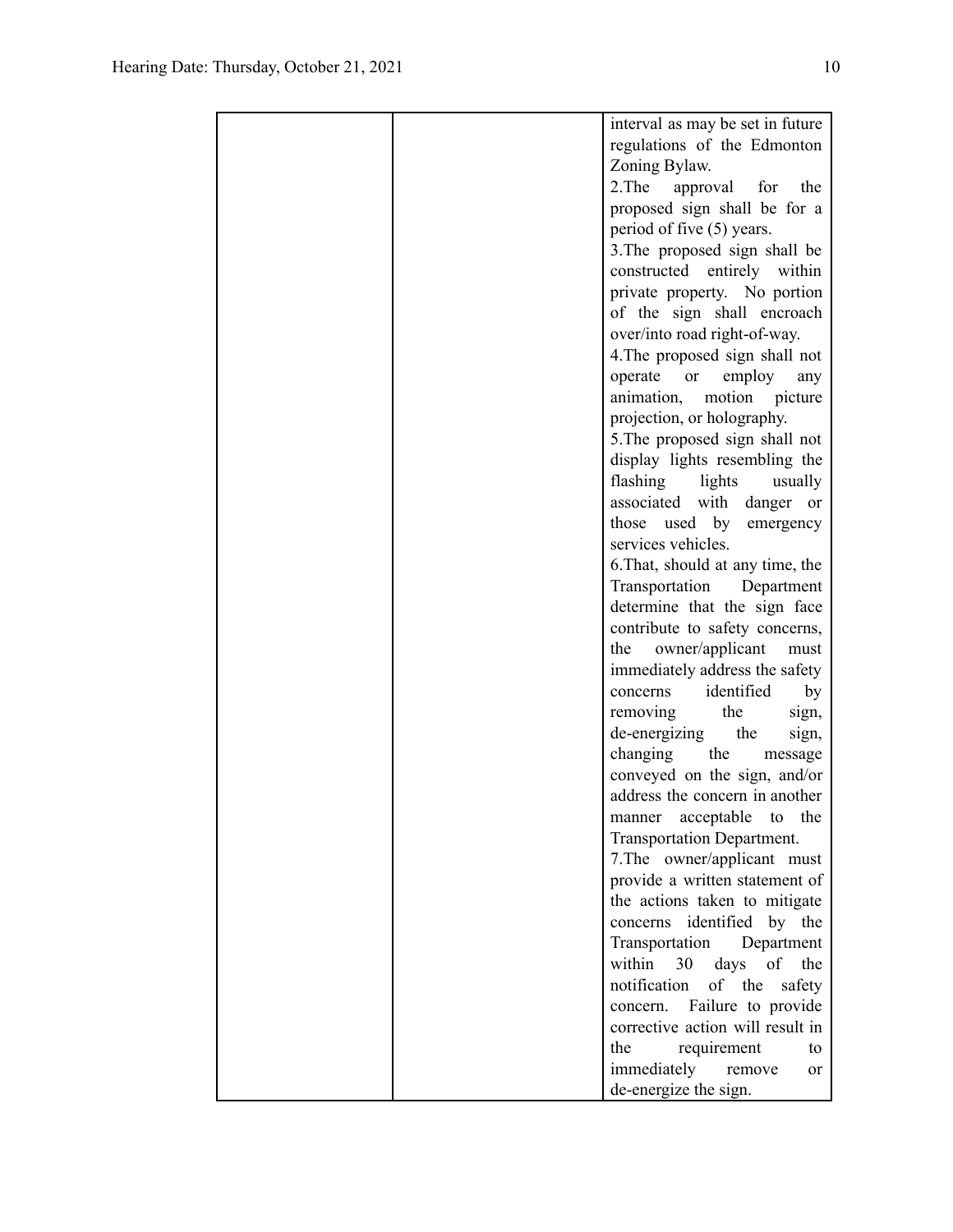## Notice to Applicant/Appellant

Provincial legislation requires that the Subdivision and Development Appeal Board issue its official decision in writing within fifteen days of the conclusion of the hearing.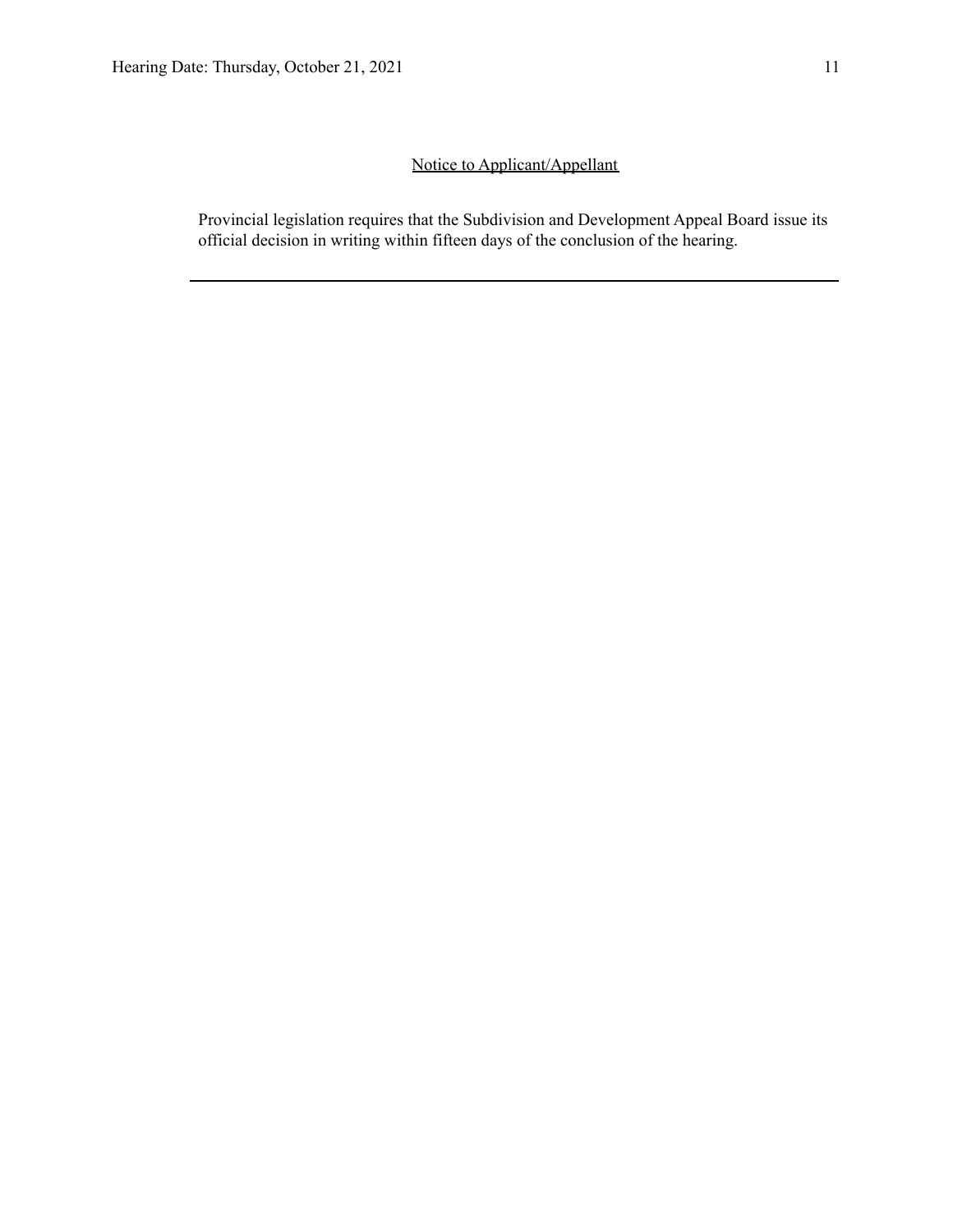| <b>Edmonton</b><br>This document is a Development Permit Decision for the development application described below.     | Project Number: 377004560-003<br><b>Application Date:</b><br>APR 09, 2021<br>Printed:<br>June 3, 2021 at 4:14 PM<br>1 of 2<br><b>Application for</b><br>Page:<br><b>Sign Permit</b> |  |  |
|------------------------------------------------------------------------------------------------------------------------|-------------------------------------------------------------------------------------------------------------------------------------------------------------------------------------|--|--|
| <b>Applicant</b>                                                                                                       | Property Address(es) and Legal Description(s)                                                                                                                                       |  |  |
|                                                                                                                        | 14750 - MARK MESSIER TRAIL NW                                                                                                                                                       |  |  |
|                                                                                                                        | Plan 8721894 Blk B Lot 3D                                                                                                                                                           |  |  |
|                                                                                                                        |                                                                                                                                                                                     |  |  |
| <b>Scope of Application</b>                                                                                            | To install a Minor Digital On-premises Freestanding Sign ((1.8 m x 5.4 m) Facing North /South   CITY FORD SALES)                                                                    |  |  |
| <b>Permit Details</b>                                                                                                  |                                                                                                                                                                                     |  |  |
|                                                                                                                        |                                                                                                                                                                                     |  |  |
| ASA Sticker No./Name of Engineer:<br>Construction Value: 0                                                             | Class of Permit: Class B<br>Expiry Date:                                                                                                                                            |  |  |
|                                                                                                                        |                                                                                                                                                                                     |  |  |
| Fascia Off-premises Sign: 0                                                                                            | Freestanding Off-premises Sign: 0                                                                                                                                                   |  |  |
| Fascia On-premises Sign: 0                                                                                             | Freestanding On-premises Sign: 0                                                                                                                                                    |  |  |
| Roof Off-premises Sign: 0                                                                                              | Projecting Off-premises Sign: 0                                                                                                                                                     |  |  |
| Roof On-premises Sign: 0                                                                                               | Projecting On-premises Sign: 0                                                                                                                                                      |  |  |
| Minor Digital On-premises Sign: 2                                                                                      | Replacement Panel on Existing Sign: 0                                                                                                                                               |  |  |
| Minor Digital Off-premises Sign: 0                                                                                     | Comprehensive Sign Design: 0                                                                                                                                                        |  |  |
| Minor Digital On/Off-premises Sign: 0                                                                                  | Major Digital Sign: 0                                                                                                                                                               |  |  |
| <b>Development Application Decision</b><br>Refused<br>Issue Date: Jun 03, 2021  Development Authority: MERCIER, KELSEY |                                                                                                                                                                                     |  |  |
|                                                                                                                        | <b>THIS IS NOT A PERMIT</b>                                                                                                                                                         |  |  |
|                                                                                                                        |                                                                                                                                                                                     |  |  |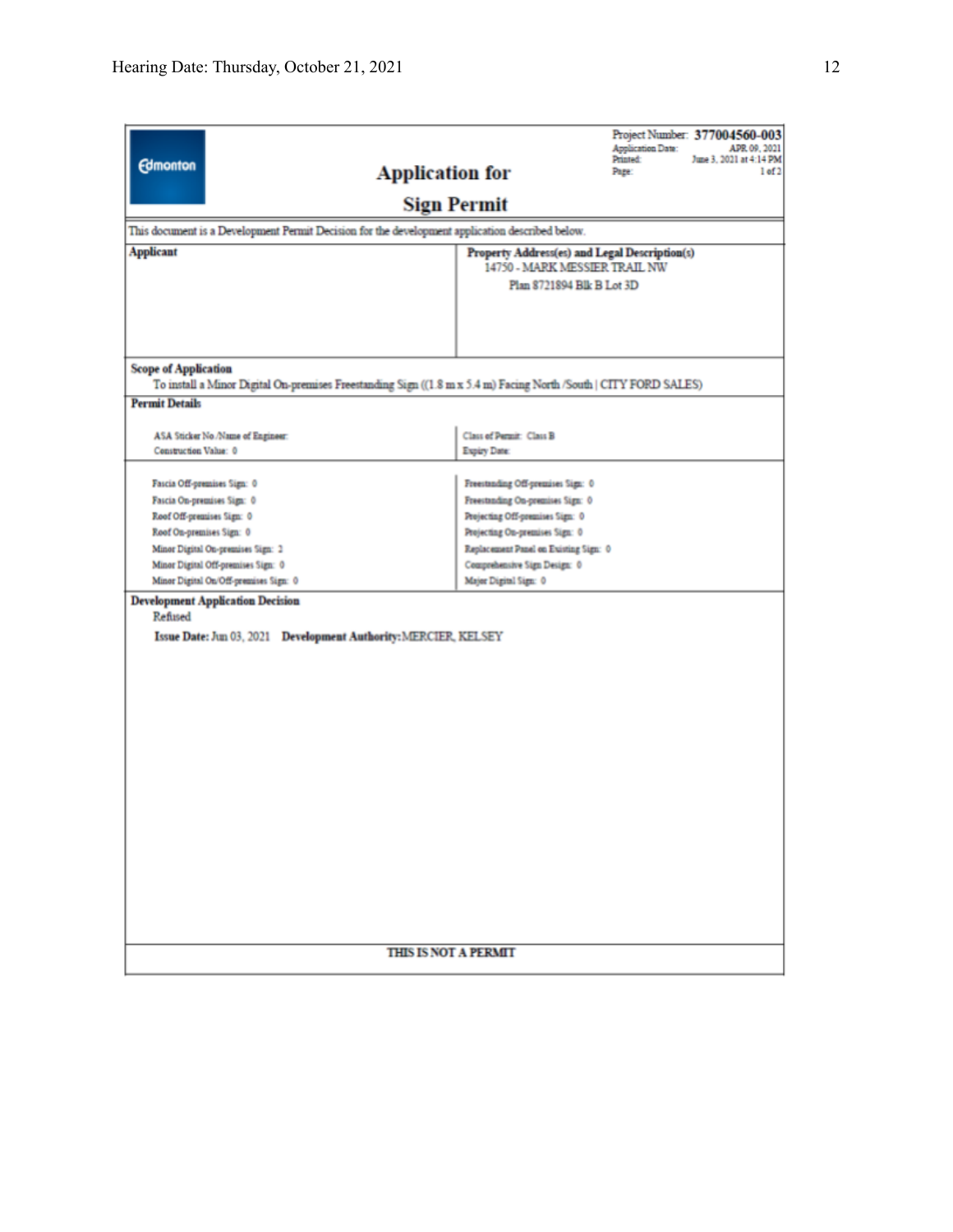| <b>Reason for Refusal</b><br>1. All Minor Digital On-premises Signs shall be located so that all portions of the Sign and its support structure are completely<br>located within the property and no part of the Sign may project beyond the property lines unless otherwise specified in a Sign<br>Schedule. |  |  |  |  |  |
|---------------------------------------------------------------------------------------------------------------------------------------------------------------------------------------------------------------------------------------------------------------------------------------------------------------|--|--|--|--|--|
| Proposed: Sign encroaches 0.65 m onto the Mark Messier Trail road rights-of-way                                                                                                                                                                                                                               |  |  |  |  |  |
|                                                                                                                                                                                                                                                                                                               |  |  |  |  |  |
| 2. the maximum Height of a Minor Digital On-premises Sign shall be 8.0 m;<br>Proposed Height: 10.0 m<br>Exceeds by: 2.0 m                                                                                                                                                                                     |  |  |  |  |  |
| 3. Proposed Sign locations shall be separated from Signs containing Digital Copy greater than 8.0m2 or Off-premises Signs,<br>greater than 20m2 by 200m, and Greater than 40 m2 by 300m. The separation shall be applied from the larger Off-premises Sign or<br>Digital Sign location.                       |  |  |  |  |  |
| Area of Existing ICEWORKS Sign (DP 221048720-001): 32 m2<br>Location: 14626 - MARK MESSIER TRAIL NW<br>Required Separation Distance: 200 m<br>Proposed Separation Distance: 183 m<br>Deficient by: 17 m                                                                                                       |  |  |  |  |  |
| Area of Existing PATTISON Sign (DP 221048720-001): 62 m2<br>Location: 15230 - MARK MESSIER TRAIL NW<br>Required Separation Distance: 300 m<br>Proposed Separation Distance: 280 m<br>Deficient by: 20 m                                                                                                       |  |  |  |  |  |
| The Zoning Bylaw establishes the separation distances between digital signs and off-premises signs to prevent the proliferation of                                                                                                                                                                            |  |  |  |  |  |
| <b>Rights of Appeal</b><br>THE Applicant has THE RIGHT OF appeal TO THE Subdivision AND Development Appeal Board (SDAB) WITHIN 21 days<br>AFTER THE date ON which THE decision IS made AS outlined IN Chapter M-26,<br>SECTION 683 THROUGH 689 OF THE Municipal Government Act.                               |  |  |  |  |  |
|                                                                                                                                                                                                                                                                                                               |  |  |  |  |  |
|                                                                                                                                                                                                                                                                                                               |  |  |  |  |  |
|                                                                                                                                                                                                                                                                                                               |  |  |  |  |  |
|                                                                                                                                                                                                                                                                                                               |  |  |  |  |  |
|                                                                                                                                                                                                                                                                                                               |  |  |  |  |  |
|                                                                                                                                                                                                                                                                                                               |  |  |  |  |  |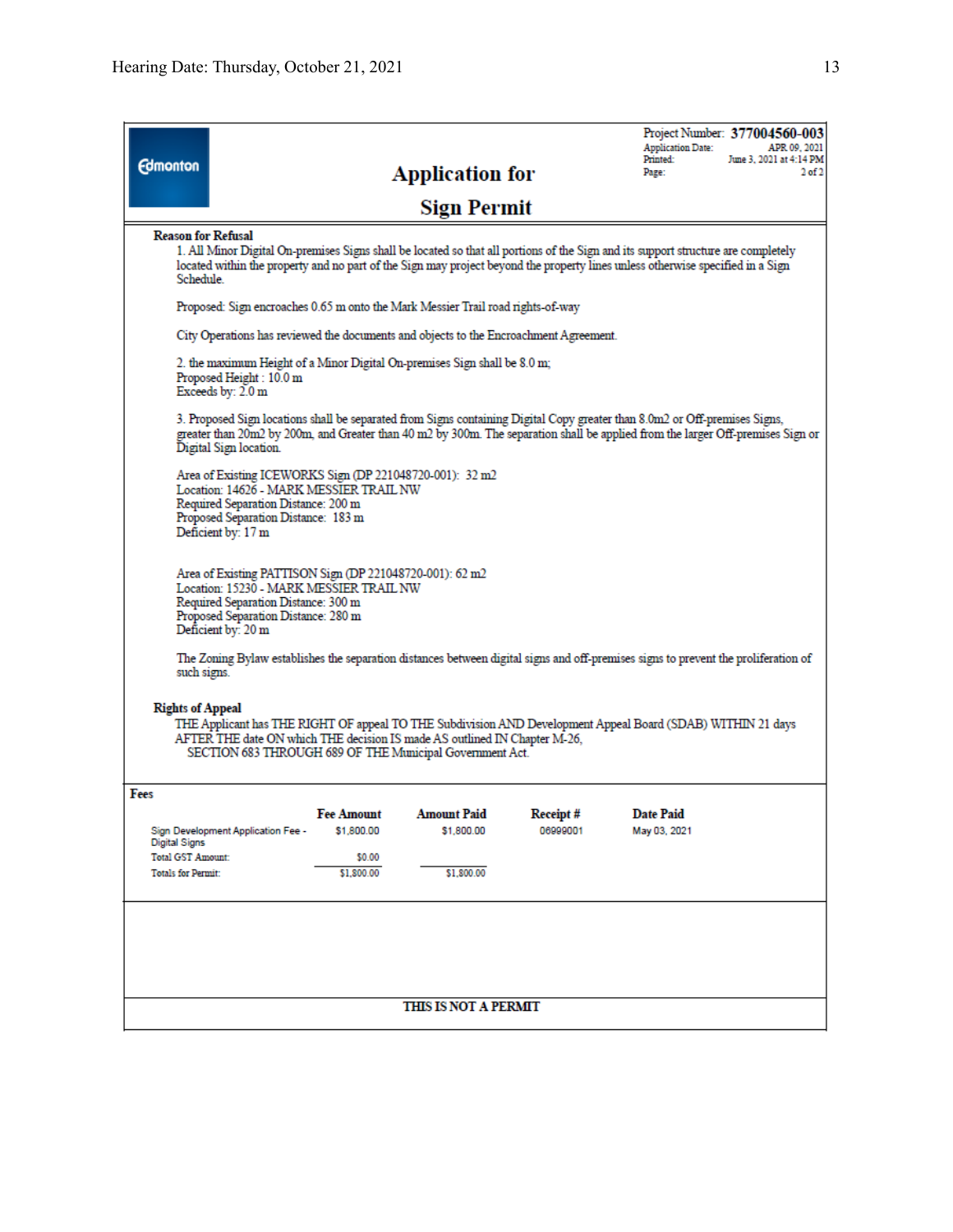

N Site Location File: SDAB-D-21-107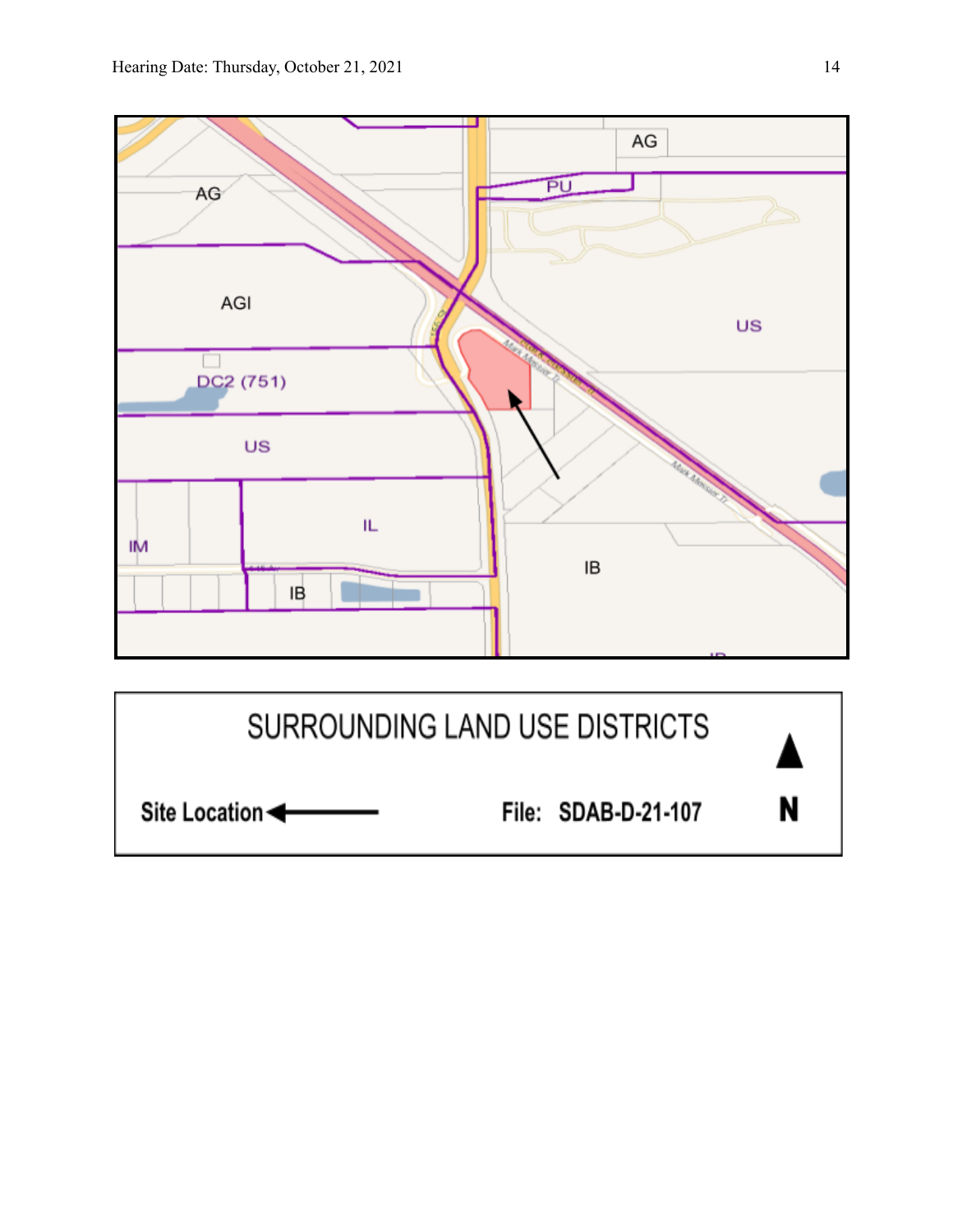#### ITEM II: 10:30 A.M. FILE: SDAB-D-21-173

|                                                          | AN APPEAL FROM THE DECISION OF THE DEVELOPMENT OFFICER                                                                                                   |
|----------------------------------------------------------|----------------------------------------------------------------------------------------------------------------------------------------------------------|
| <b>APPELLANT:</b>                                        |                                                                                                                                                          |
| <b>APPLICATION NO.:</b>                                  | 395185897-002                                                                                                                                            |
| <b>APPLICATION TO:</b>                                   | Increase the size of Minor Alcohol Sales Use deemed as a<br>Liquor Store under Section $3(2)(1)(m)$ and construct<br>interior alterations (Liquor Depot) |
| <b>DECISION OF THE</b><br>DEVELOPMENT AUTHORITY: Refused |                                                                                                                                                          |
| <b>DECISION DATE:</b>                                    | September 7, 2021                                                                                                                                        |
| <b>DATE OF APPEAL:</b>                                   | September 24, 2021                                                                                                                                       |
| MUNICIPAL DESCRIPTION<br>OF SUBJECT PROPERTY:            | 8153 - 99 Street NW                                                                                                                                      |
| <b>LEGAL DESCRIPTION:</b>                                | Plan I Blk 57 Lots 3-4                                                                                                                                   |
| ZONE:                                                    | (CB2) General Business Zone                                                                                                                              |
| <b>OVERLAY:</b>                                          | Main Streets Overlay                                                                                                                                     |
| <b>STATUTORY PLAN:</b>                                   | Strathcona Area Redevelopment Plan                                                                                                                       |
|                                                          |                                                                                                                                                          |

### *Grounds for Appeal*

The Appellant provided the following reasons for appealing the decision of the Development Authority:

> Alcanna Inc. ('Alcanna') respectfully appeals the decision of the Development Officer to the Subdivision Development Appeal Board (the 'Board') on the following grounds: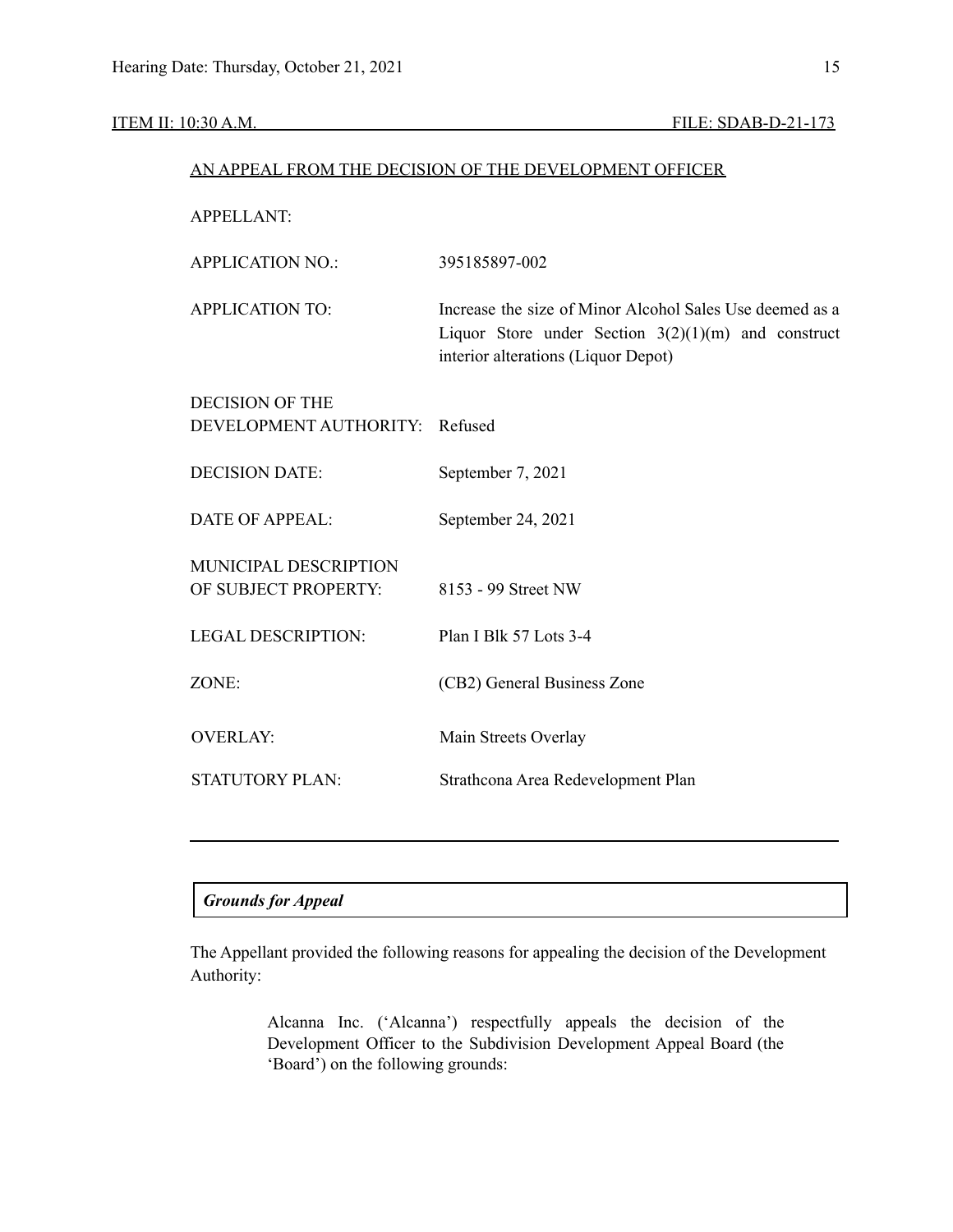1. The proposed development is an allowable use for the premises located at 8169-99 Street NW, Edmonton, AB (the 'Premises').

2. The proposed development is permissible because it does not enlarge the building where the proposed development is located and the proposed development does not consist of any structural alterations

3. The provisions of the City of Edmonton's Zoning Bylaw 1200 (the 'Land Use Bylaw') do not limit this Board's authority to approve the proposed development because:

(i) the proposed development will not unduly interfere with the amenities of the neighbourhood,

(ii) materially interfere with or affect the use, enjoyment or value of the neighbouring properties; and the proposed development conforms with the use prescribed for Premises in the Land Use Bylaw.

4. Such further and other reasons as may be presented at the hearing of this matter.

#### *General Matters*

#### **Appeal Information:**

The *Municipal Government Act*, RSA 2000, c M-26 states the following:

#### **Grounds for Appeal**

**685(1)** If a development authority

- (a) fails or refuses to issue a development permit to a person,
- (b) issues a development permit subject to conditions, or
- (c) issues an order under section 645,

the person applying for the permit or affected by the order under section 645 may appeal to the subdivision and development appeal board.

...

**(2)** In addition to an applicant under subsection (1), any person affected by an order, decision or development permit made or issued by a development authority may appeal the decision in accordance with subsection  $(2.1)$ .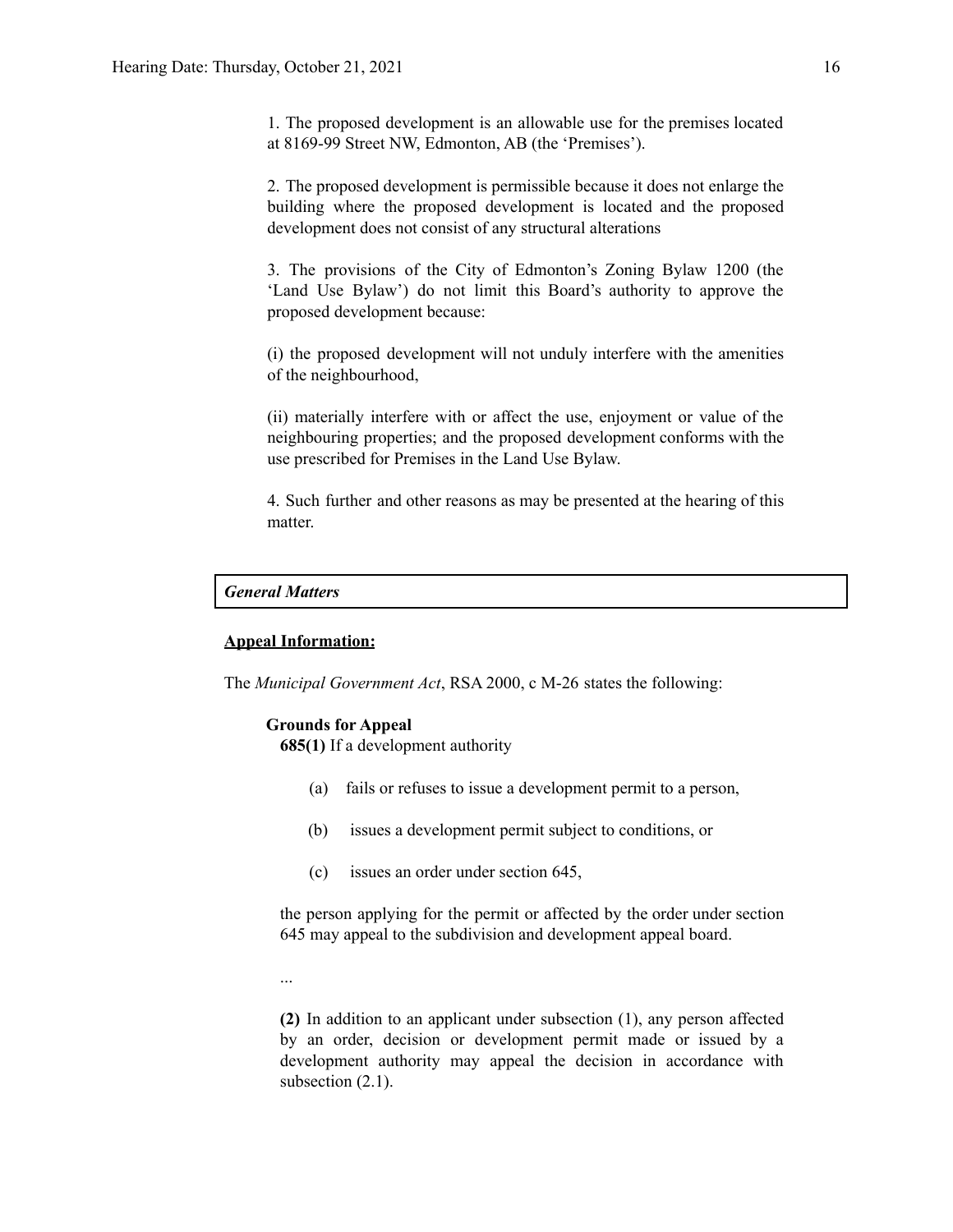#### **Appeals**

**686(1)** A development appeal to a subdivision and development appeal board is commenced by filing a notice of the appeal, containing reasons, with the board,

- (a) in the case of an appeal made by a person referred to in section 685(1)
	- (i) with respect to an application for a development permit,
		- (A) within 21 days after the date on which the written decision is given under section 642, or
		- (B) if no decision is made with respect to the application within the 40-day period, or within any extension of that period under section 684, within 21 days after the date the period or extension expires,
		- or
	- (ii) with respect to an order under section 645, within 21 days after the date on which the order is made, or
- (b) in the case of an appeal made by a person referred to in section 685(2), within 21 days after the date on which the notice of the issuance of the permit was given in accordance with the land use bylaw.

#### **Hearing and Decision**

**687(3)** In determining an appeal, the board hearing the appeal referred to in subsection (1)

- …
- (a.1) must comply with the land use policies;
- (a.2) subject to section 638, must comply with any applicable statutory plans;
- (a.3) subject to clause (a.4) and (d), must comply with any land use bylaw in effect;
- (a.4) must comply with the applicable requirements of the regulations under the *Gaming, Liquor and Cannabis Act* respecting the location of premises described in a cannabis licence and distances between those premises and other premises;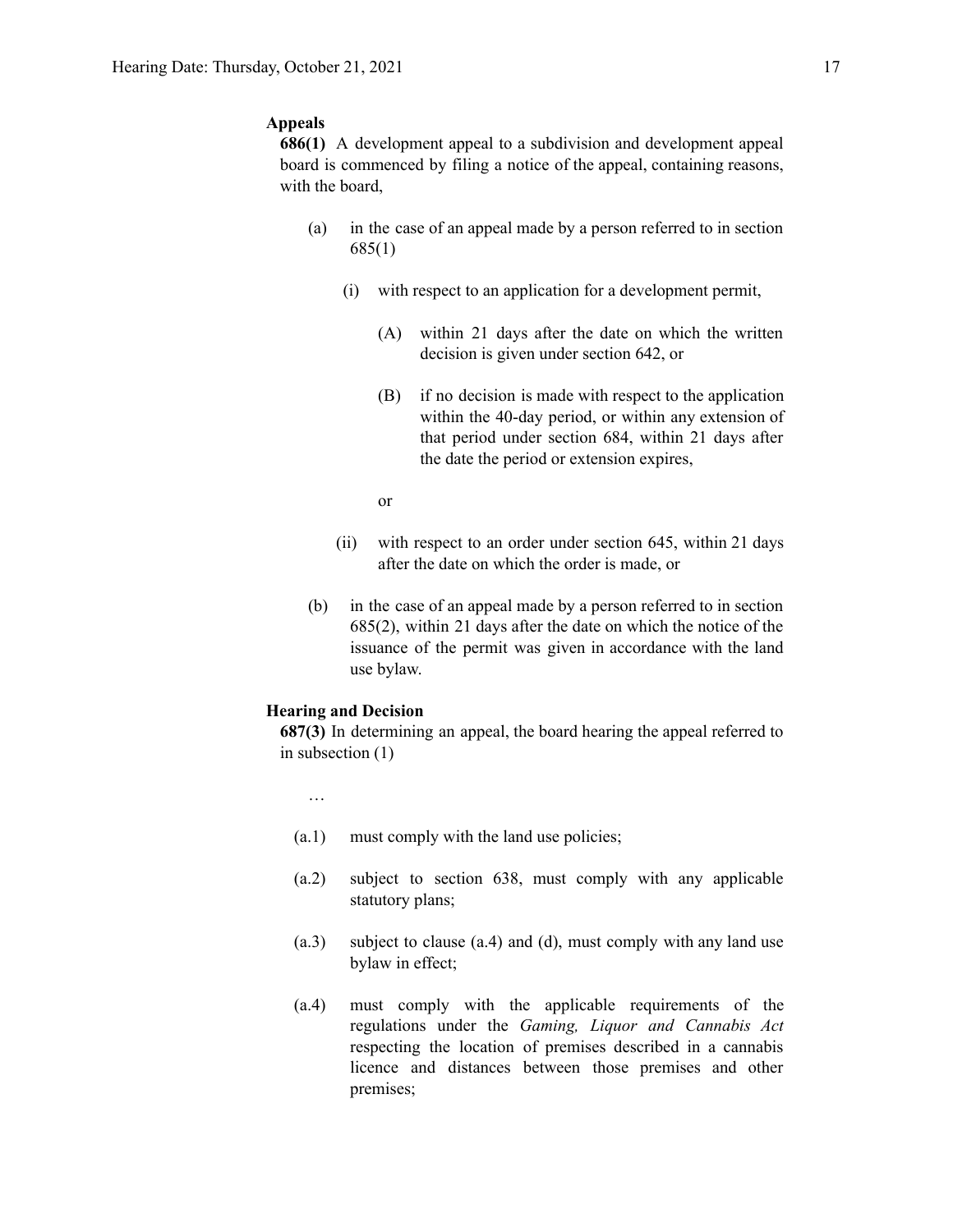…

- (c) may confirm, revoke or vary the order, decision or development permit or any condition attached to any of them or make or substitute an order, decision or permit of its own;
- (d) may make an order or decision or issue or confirm the issue of a development permit even though the proposed development does not comply with the land use bylaw if, in its opinion,
	- (i) the proposed development would not
		- (A) unduly interfere with the amenities of the neighbourhood, or
		- (B) materially interfere with or affect the use, enjoyment or value of neighbouring parcels of land,
	- and
	- (ii) the proposed development conforms with the use prescribed for that land or building in the land use bylaw.

#### **General Provisions from the** *Edmonton Zoning Bylaw:*

Under section 340.3(11), a **Liquor Store** is a **Discretionary Use** in the **(CB2) General Business Zone.**

Under section 7.4(30) **Liquor Store** means "development used for the retail sale of any and all types of alcoholic beverages to the public for off-site consumption. This Use may include retail sales of related products such as soft drinks and snack foods."

Section 3.2(1)(m) states Minor Alcohol Sales is deemed to be Liquor Stores, limited to 275 m2.

Section 3.2(1)(l) states Major Alcohol Sales is deemed to be Liquor Stores.

Section 340.1 states that the **General Purpose** of the **(CB2) General Business Zone** is:

to provide for businesses that require large Sites and a location with good visibility and accessibility along, or adjacent to, major public roadways. This zone also accommodates limited Residential-related uses

Section 819.1 states that the **General Purpose** of the **Main Streets Overlay** is "to encourage and strengthen the pedestrian-oriented character of Edmonton's main street commercial areas that are located in proximity to residential and transit-oriented areas, by providing visual interest, transparent storefront displays, and amenities for pedestrians."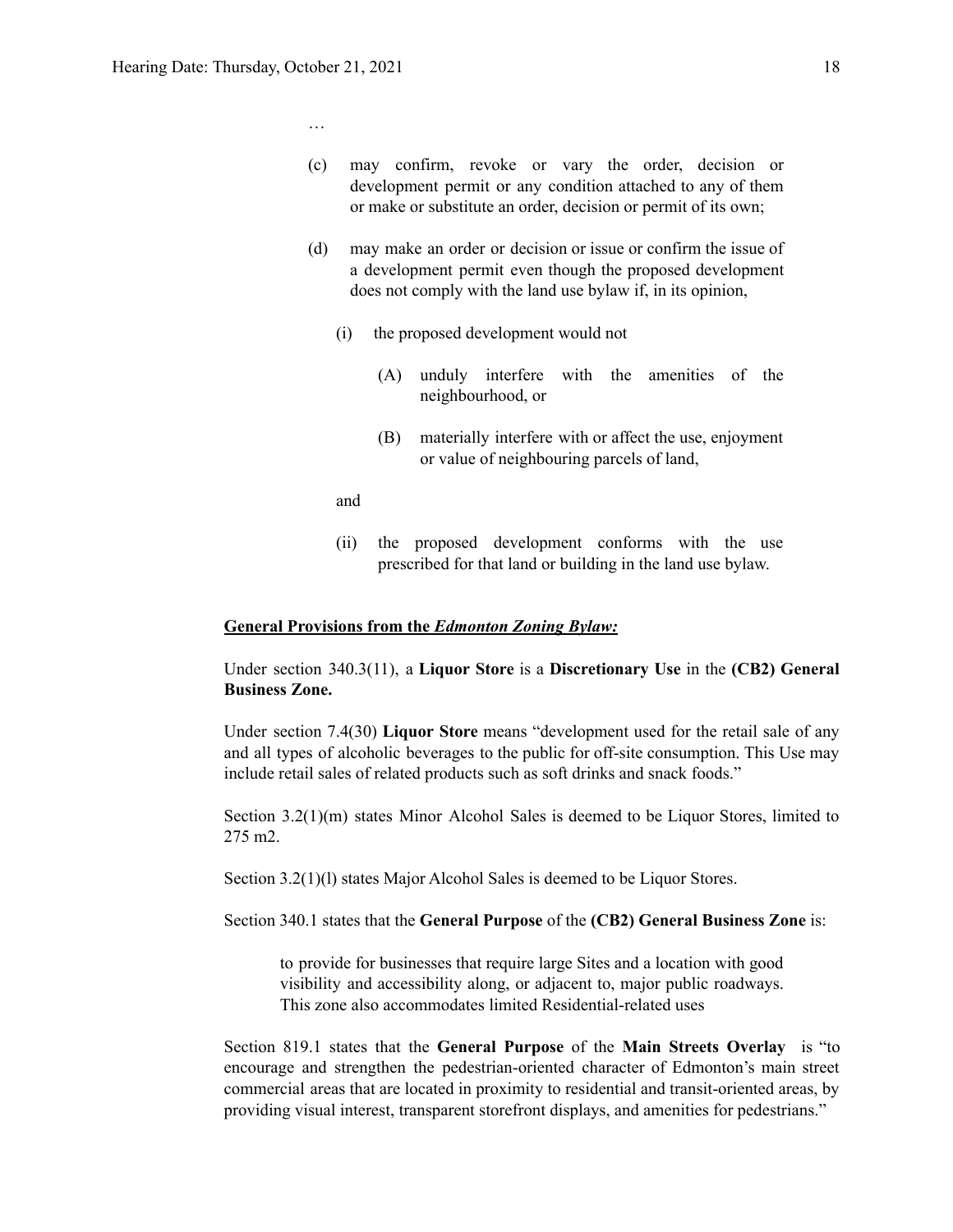*Section 85 - Liquor Stores*

- **1. Any Liquor Store shall not be located less than [500](https://webdocs.edmonton.ca/InfraPlan/zoningbylaw/ZoningBylaw/Measurements/im500.htm) m from any other Liquor Store.**
- 2. Notwithstanding subsection 85(1), a Liquor Store may be located less than [500](https://webdocs.edmonton.ca/InfraPlan/zoningbylaw/ZoningBylaw/Measurements/im500.htm) m from any other Liquor Store if located:
	- a. outside the boundary shown in Appendix 1 to Section 85, provided:
		- i. the Liquor Stores are located on separate Sites, and
		- ii. at least one Liquor Store is located on a Site greater than 2.5 ha in size that is zoned [CSCa](https://webdocs.edmonton.ca/InfraPlan/zoningbylaw/ZoningBylaw/Part2/Special_Areas/960_5_(CSCa)_Ambleside_Shopping_Centre_Zone.htm), [UVCa,](https://webdocs.edmonton.ca/InfraPlan/zoningbylaw/ZoningBylaw/Part2/Special_Areas/960.6_(UVCa)_Ambleside_Urban_Village_Commercial_Zone.htm) [GVC,](https://webdocs.edmonton.ca/InfraPlan/zoningbylaw/ZoningBylaw/Part2/Special_Areas/940_6_(GVC)_Griesbach_Village_Centre_Zone.htm) [TC-C](https://webdocs.edmonton.ca/InfraPlan/zoningbylaw/ZoningBylaw/Part2/Special_Areas/990_4_(TC-C)_Heritage_Valley_Town_Centre_Commercial_Zone.htm), [DC1](https://webdocs.edmonton.ca/InfraPlan/zoningbylaw/ZoningBylaw/Part2/Direct/710_(DC1)_Direct_Development_Control_Provision.htm), [DC2,](https://webdocs.edmonton.ca/InfraPlan/zoningbylaw/ZoningBylaw/Part2/Direct/720_(DC2)_Site_Specific_Development_Control_Provision.htm) [CSC,](https://webdocs.edmonton.ca/InfraPlan/zoningbylaw/ZoningBylaw/Part2/Commercial/320_(CSC)_Shopping_Centre_Zone.htm) [CB1,](https://webdocs.edmonton.ca/InfraPlan/zoningbylaw/ZoningBylaw/Part2/Commercial/330_(CB1)_Low_Intensity_Business_Zone.htm) [CB2](https://webdocs.edmonton.ca/InfraPlan/zoningbylaw/ZoningBylaw/Part2/Commercial/340_(CB2)_General_Business_Zone.htm), [CHY,](https://webdocs.edmonton.ca/InfraPlan/zoningbylaw/ZoningBylaw/Part2/Commercial/350_(CHY)_Highway_Corridor_Zone.htm) [CO](https://webdocs.edmonton.ca/InfraPlan/zoningbylaw/ZoningBylaw/Part2/Commercial/360_(CO)_Commercial_Office_Zone.htm) or [CB3](https://webdocs.edmonton.ca/InfraPlan/zoningbylaw/ZoningBylaw/Part2/Commercial/370_(CB3)_Commercial_Mixed_Business_Zone.htm).
- 3. For the purposes of Section 85, the [500](https://webdocs.edmonton.ca/InfraPlan/zoningbylaw/ZoningBylaw/Measurements/im500.htm) m separation distance shall be measured from the closest point of the Liquor Store to the closest point of any other approved Liquor Store.
- 4. Any Site containing a Liquor Store shall not be located less than 100 m from any Site being used for community or recreation activities, public or private education, or public lands at the time of the application for the Development Permit for the Liquor Store. Sites that are greater than 2.0 ha in size and zoned either CSC or DC2, are exempt from this restriction. For the purposes of this subsection only:
	- a. the 100 m separation distance shall be measured from the closest point of the subject Site boundary to the closest point of another Site boundary, and shall not be measured from Zone boundaries or from the edges of structures;
	- b. the term "community or recreation activities" is limited to Community Recreation Services, as defined in subsection 7.8(1) of this Bylaw, which includes community league buildings and facilities, and children's playgrounds and play areas. This term does not include arenas or other public assembly Uses, Child Care Services, Public Libraries and Cultural Exhibits, or Religious Assembly;
	- c. the term "public or private education facilities" is limited to elementary through to high schools inclusive only, and does not include dance schools, driving schools or other Commercial Schools; and
	- d. the term "public lands" is limited to Sites zoned AP, and Sites zoned A.
- 5. Notwithstanding Section 11 of this Bylaw, a Development Officer shall not grant a variance to subsection 85(4).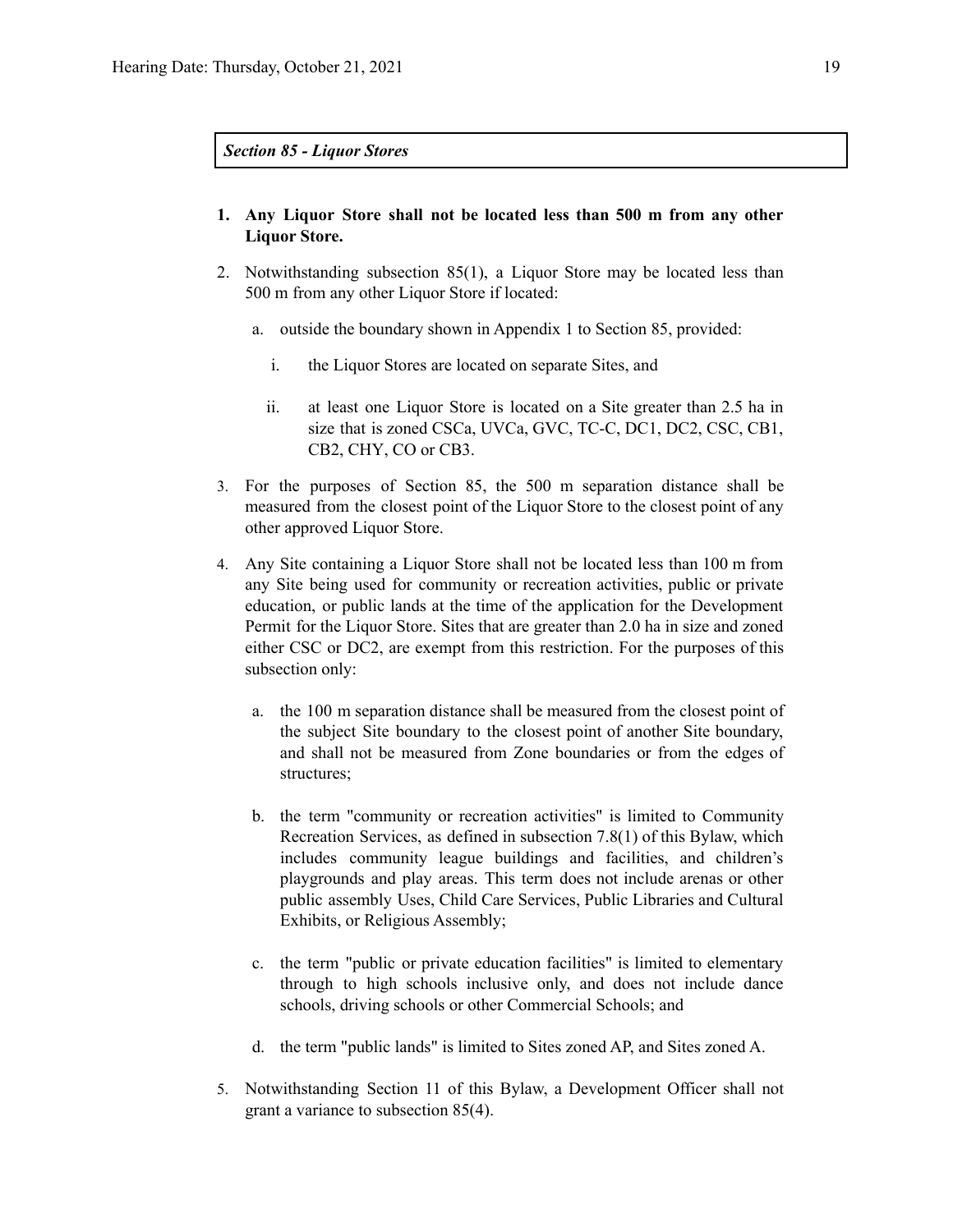- 6. Notwithstanding Section 11 of this Bylaw, a Development Officer shall only grant a variance to subsection 85(1) or subsection 85(2) as outlined in subsections 85(7), 85(8) and 85(9).
- 7. When the Development Officer receives an application for a Development Permit that is for the purpose of accommodating the temporary relocation of an approved Liquor Store within 500 m of its original location, a variance to subsection  $85(1)$  or subsection  $85(2)$  may be granted where:
	- a. the application for the Development Permit is for a Temporary Development, in order to limit the introduction of an additional Liquor Store within [500](https://webdocs.edmonton.ca/InfraPlan/zoningbylaw/ZoningBylaw/Measurements/im500.htm) m of the original approved Development Permit;
	- b. the temporary location for any Liquor Store is not within [500](https://webdocs.edmonton.ca/InfraPlan/zoningbylaw/ZoningBylaw/Measurements/im500.htm) m of any legally conforming Liquor Store; and
	- c. the application for a Development Permit will not result in a total Floor Area for a Liquor Store that is 10.0% greater than the Floor Area of the existing approved Liquor Store, to a maximum increase of [50](https://webdocs.edmonton.ca/InfraPlan/zoningbylaw/ZoningBylaw/Measurements/ia50.htm) m<sup>2</sup>.
- 8. When a Development Officer receives an application for a Development Permit that is for the purpose of accommodating the reversion of an existing approved Liquor Store back to its original location on a Site, a variance of subsection 85(1) or subsection 85(2) may only be granted where the application for the reversion is submitted to the Development Officer within 5 years of the date of vacating the original location and the application will not result in a total Floor Area that is greater than the original approved Liquor Store.
- 9. The issuance of a Development Permit which contains a variance pursuant to subsection 85(7) shall be issued as a Temporary Development for a duration of up to 5 years or less, to be determined by the Development Officer.
- 10. The Development Officer may require lighting, signage or screening measures that ensure the proposed development is compatible with adjacent or nearby Residential Uses or Commercial Uses.
- 11. Liquor Stores shall include the following to allow for natural surveillance to promote safe surroundings:
	- a. Customer access is oriented to:
		- i. a public or internal roadway, other than a Lane;
		- ii. a shopping centre parking lot in front of the store; or
		- iii. a mall access that allows visibility from the interior of the mall into the store.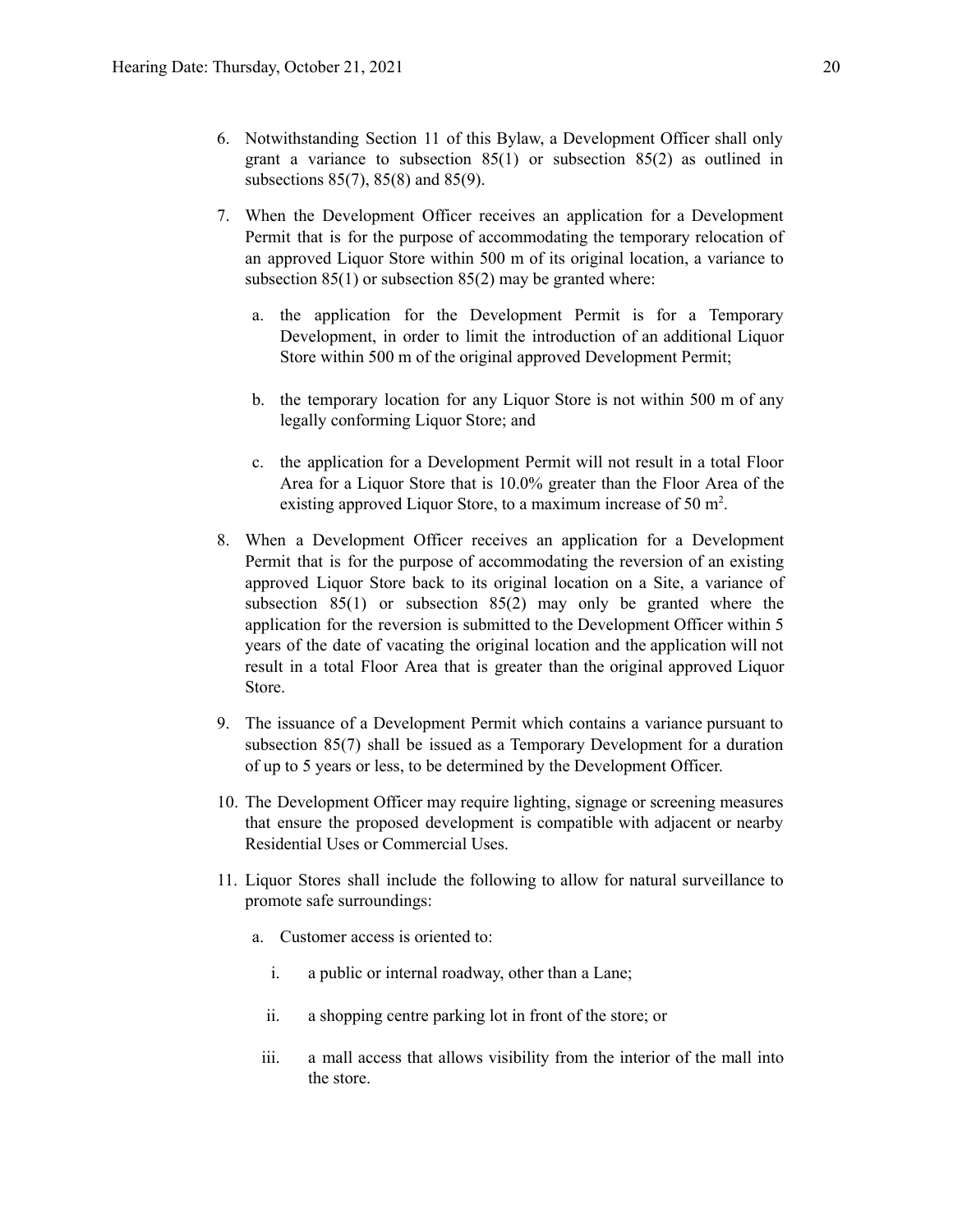- b. Premises located at ground level shall include:
	- i. Ample transparency to maintain sight lines into and out of the premises. To ensure transparency and sight lines are maintained:
		- 1. Not more than 10% of the windows may be covered by Signs, the remainder shall be clear, untinted, and free from obstruction.
	- ii. Outdoor lighting is required to provide a well-lit environment for pedestrians entering and exiting the premises and to illuminate the property. The Development Officer shall require the applicant to provide a plan showing the location and details of perimeter lighting to ensure adequate lighting.
- iii. Landscaping shall be located such that it does not obstruct sight lines into the premises.

#### **Development Officer's Determination**

**1. Section 85.1 Any Liquor Store shall not be located less than 500 m from any other Liquor Store.**

#### **a)**

**000584254-001 10028 82 Ave NW Proposed: 283m Required: 500m Deficient: 271m**

#### **b)**

**072103188-001 10040 82 Ave NW Proposed: 340m Required: 500m Deficient: 160m**

#### **c)**

**395185897-002 9930 78 Ave NW Proposed: 349m Required: 500m Deficient: 151m**

#### **d)**

**395185897-002 10122 81 Ave NW Proposed: 443m Required: 500m Deficient: 57m**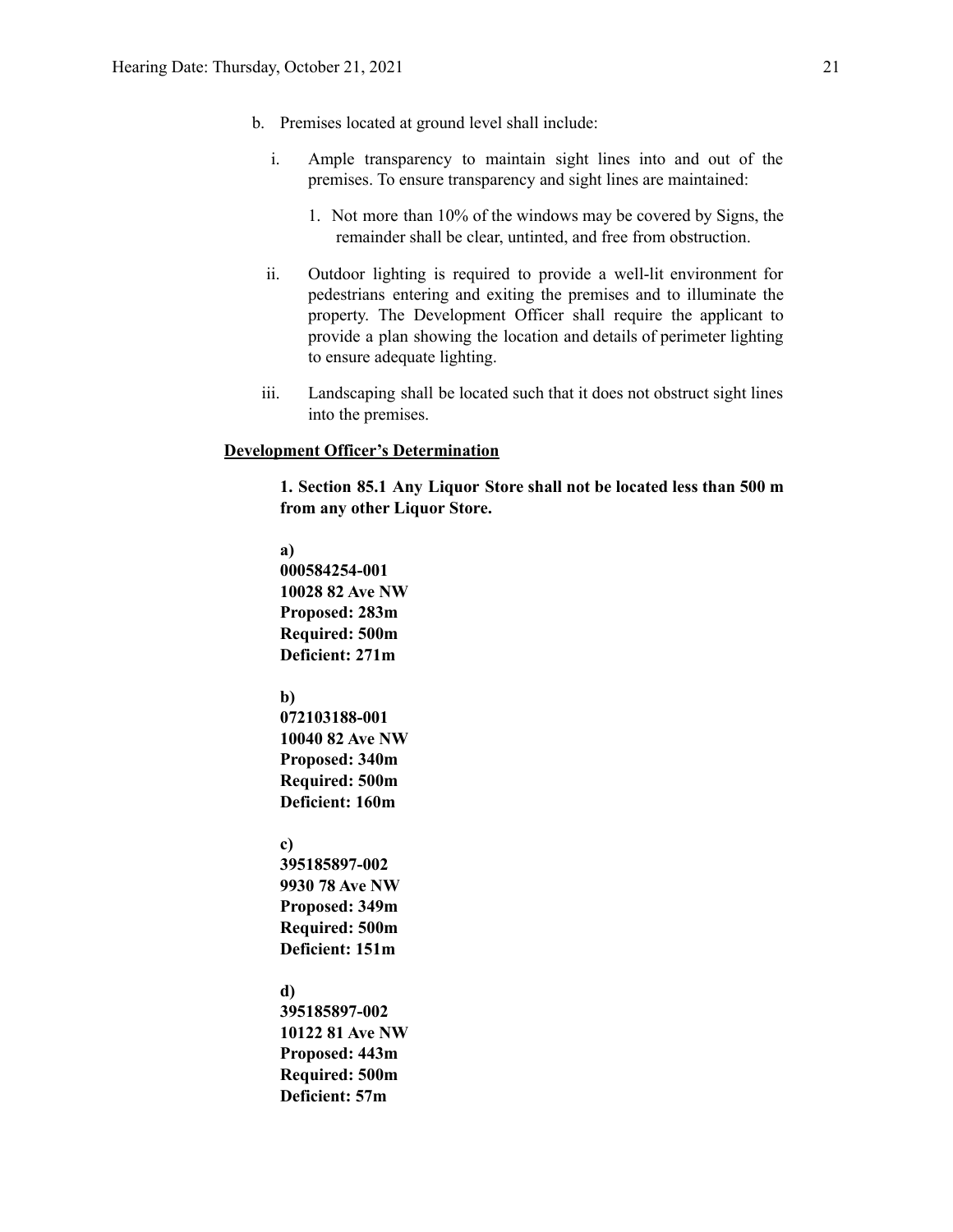[unedited]

Notice to Applicant/Appellant

 $\mathcal{L}_\text{max} = \frac{1}{2} \sum_{i=1}^n \mathcal{L}_\text{max} = \frac{1}{2} \sum_{i=1}^n \mathcal{L}_\text{max} = \frac{1}{2} \sum_{i=1}^n \mathcal{L}_\text{max} = \frac{1}{2} \sum_{i=1}^n \mathcal{L}_\text{max} = \frac{1}{2} \sum_{i=1}^n \mathcal{L}_\text{max} = \frac{1}{2} \sum_{i=1}^n \mathcal{L}_\text{max} = \frac{1}{2} \sum_{i=1}^n \mathcal{L}_\text{max} = \frac{1}{2} \sum_{i=$ 

Provincial legislation requires that the Subdivision and Development Appeal Board issue its official decision in writing within fifteen days of the conclusion of the hearing.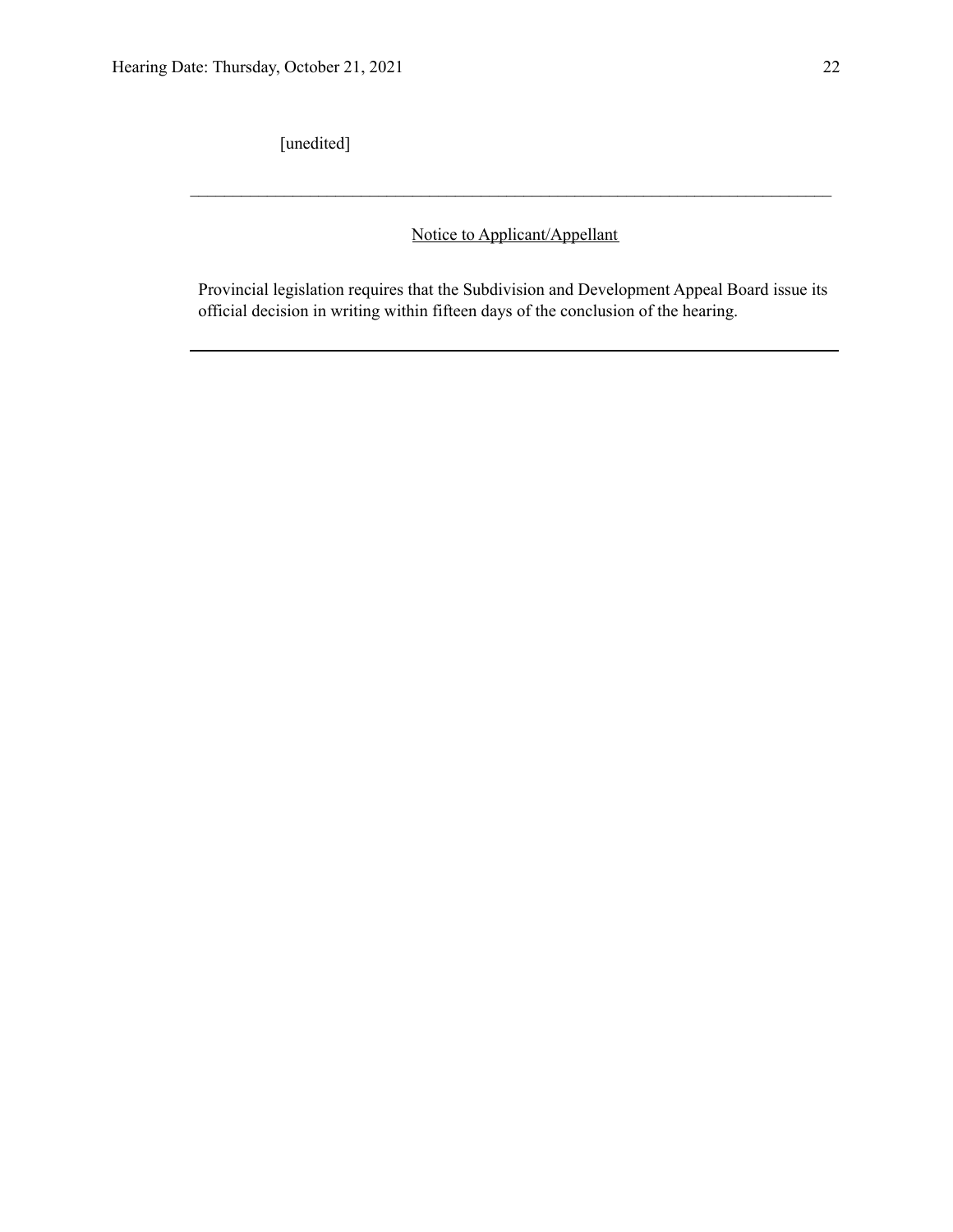| <b>Edmonton</b><br><b>Application for</b>                                                                           | Project Number: 395185897-002<br><b>Application Date:</b><br>MAY 10, 2021<br>Printed:<br>September 7, 2021 at 4:31 PM<br>1 <sub>of</sub> 2<br>Page:<br><b>Major Development Permit</b> |  |  |  |
|---------------------------------------------------------------------------------------------------------------------|----------------------------------------------------------------------------------------------------------------------------------------------------------------------------------------|--|--|--|
| This document is a Development Permit Decision for the development application described below.                     |                                                                                                                                                                                        |  |  |  |
| <b>Applicant</b><br>Property Address(es) and Legal Description(s)<br>8153 - 99 STREET NW<br>Plan I Blk 57 Lots 3-4  |                                                                                                                                                                                        |  |  |  |
|                                                                                                                     | <b>Specific Address(es)</b>                                                                                                                                                            |  |  |  |
|                                                                                                                     | Suite:<br>8169 - 99 STREET NW                                                                                                                                                          |  |  |  |
|                                                                                                                     | Entryway: 8169 - 99 STREET NW                                                                                                                                                          |  |  |  |
|                                                                                                                     | Building: 8153 - 99 STREET NW                                                                                                                                                          |  |  |  |
| <b>Scope of Application</b><br>(Liquor Depot).<br><b>Permit Details</b>                                             | To increase the size of Minor Alcohol Sales Use deemed as a Liquor Store under Section $3(2)(1)(m)$ and construct interior alterations                                                 |  |  |  |
| <b>Class of Permit:</b><br>Gross Floor Area (sq.m.):<br>New Sewer Service Required:<br>Site Area (sq. m.):          | <b>Contact Person:</b><br>Lot Grading Needed?: N<br>NumberOfMainFloorDwellings:<br>Stat. Plan Overlay/Annex Area: (none)                                                               |  |  |  |
| <b>Development Application Decision</b><br>Refused<br>Issue Date: Sep 07, 2021 Development Authority: CHOW, STEPHEN |                                                                                                                                                                                        |  |  |  |
| THIS IS NOT A PERMIT                                                                                                |                                                                                                                                                                                        |  |  |  |
|                                                                                                                     |                                                                                                                                                                                        |  |  |  |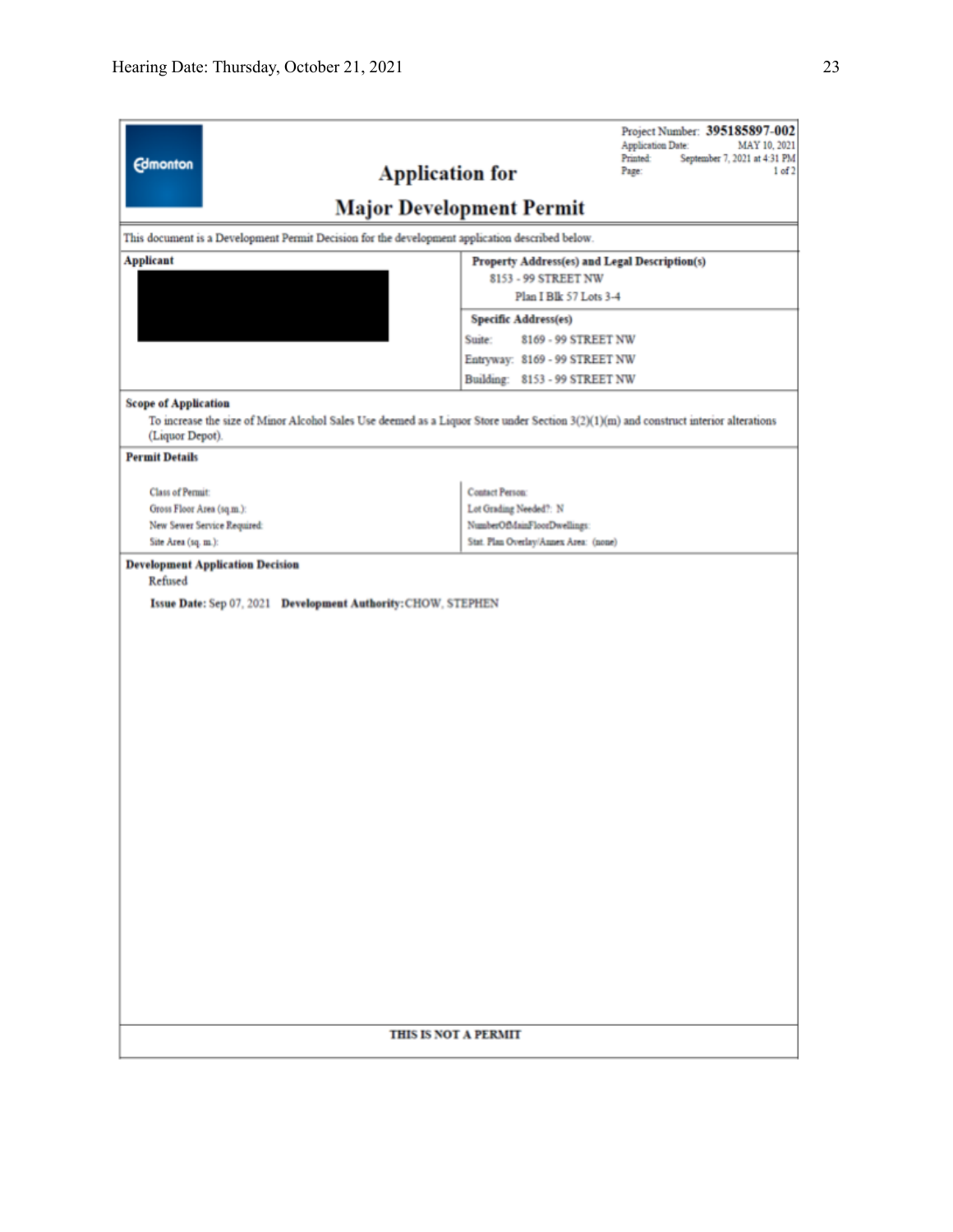| <b>Edmonton</b>                                                                                                                                                                                                                                                                 |                                                                                                    | <b>Application for</b>          |                      | Project Number: 395185897-002<br><b>Application Date:</b><br>Printed:<br>Page: | MAY 10, 2021<br>September 7, 2021 at 4:31 PM<br>$2$ of $2$ |  |
|---------------------------------------------------------------------------------------------------------------------------------------------------------------------------------------------------------------------------------------------------------------------------------|----------------------------------------------------------------------------------------------------|---------------------------------|----------------------|--------------------------------------------------------------------------------|------------------------------------------------------------|--|
|                                                                                                                                                                                                                                                                                 |                                                                                                    | <b>Major Development Permit</b> |                      |                                                                                |                                                            |  |
| <b>Reason for Refusal</b>                                                                                                                                                                                                                                                       | 1. Section 85.1 Any Liquor Store shall not be located less than 500 m from any other Liquor Store. |                                 |                      |                                                                                |                                                            |  |
| a)<br>000584254-001<br>10028 82 Ave NW<br>Proposed: 283m<br>Required: 500m<br>Deficient: 271m                                                                                                                                                                                   |                                                                                                    |                                 |                      |                                                                                |                                                            |  |
| $\mathbf{b}$<br>072103188-001<br>10040 82 Ave NW<br>Proposed: 340m<br>Required: 500m<br>Deficient: 160m                                                                                                                                                                         |                                                                                                    |                                 |                      |                                                                                |                                                            |  |
| c)<br>395185897-002<br>9930 78 Ave NW<br>Proposed: 349m<br>Required: 500m<br>Deficient: 151m                                                                                                                                                                                    |                                                                                                    |                                 |                      |                                                                                |                                                            |  |
| d)<br>395185897-002<br>10122 81 Ave NW<br>Proposed: 443m<br>Required: 500m<br>Deficient: 57m                                                                                                                                                                                    |                                                                                                    |                                 |                      |                                                                                |                                                            |  |
|                                                                                                                                                                                                                                                                                 |                                                                                                    |                                 |                      |                                                                                |                                                            |  |
| <b>Rights of Appeal</b><br>The Applicant has the right of appeal to the Subdivision and Development Appeal Board (SDAB) within 21 days after the date on<br>which the decision is made as outlined in Chapter M-26,<br>Section 683 through 689 of the Municipal Government Act. |                                                                                                    |                                 |                      |                                                                                |                                                            |  |
| Fees                                                                                                                                                                                                                                                                            |                                                                                                    |                                 |                      |                                                                                |                                                            |  |
| Major Dev. Application Fee<br><b>Total GST Amount:</b>                                                                                                                                                                                                                          | <b>Fee Amount</b><br>\$375.00<br>\$0.00                                                            | <b>Amount Paid</b><br>\$375.00  | Receipt#<br>07034645 | <b>Date Paid</b><br>May 18, 2021                                               |                                                            |  |
| <b>Totals for Permit:</b>                                                                                                                                                                                                                                                       | \$375.00                                                                                           | \$375.00                        |                      |                                                                                |                                                            |  |
|                                                                                                                                                                                                                                                                                 |                                                                                                    |                                 |                      |                                                                                |                                                            |  |
|                                                                                                                                                                                                                                                                                 |                                                                                                    | THIS IS NOT A PERMIT            |                      |                                                                                |                                                            |  |
|                                                                                                                                                                                                                                                                                 |                                                                                                    |                                 |                      |                                                                                |                                                            |  |